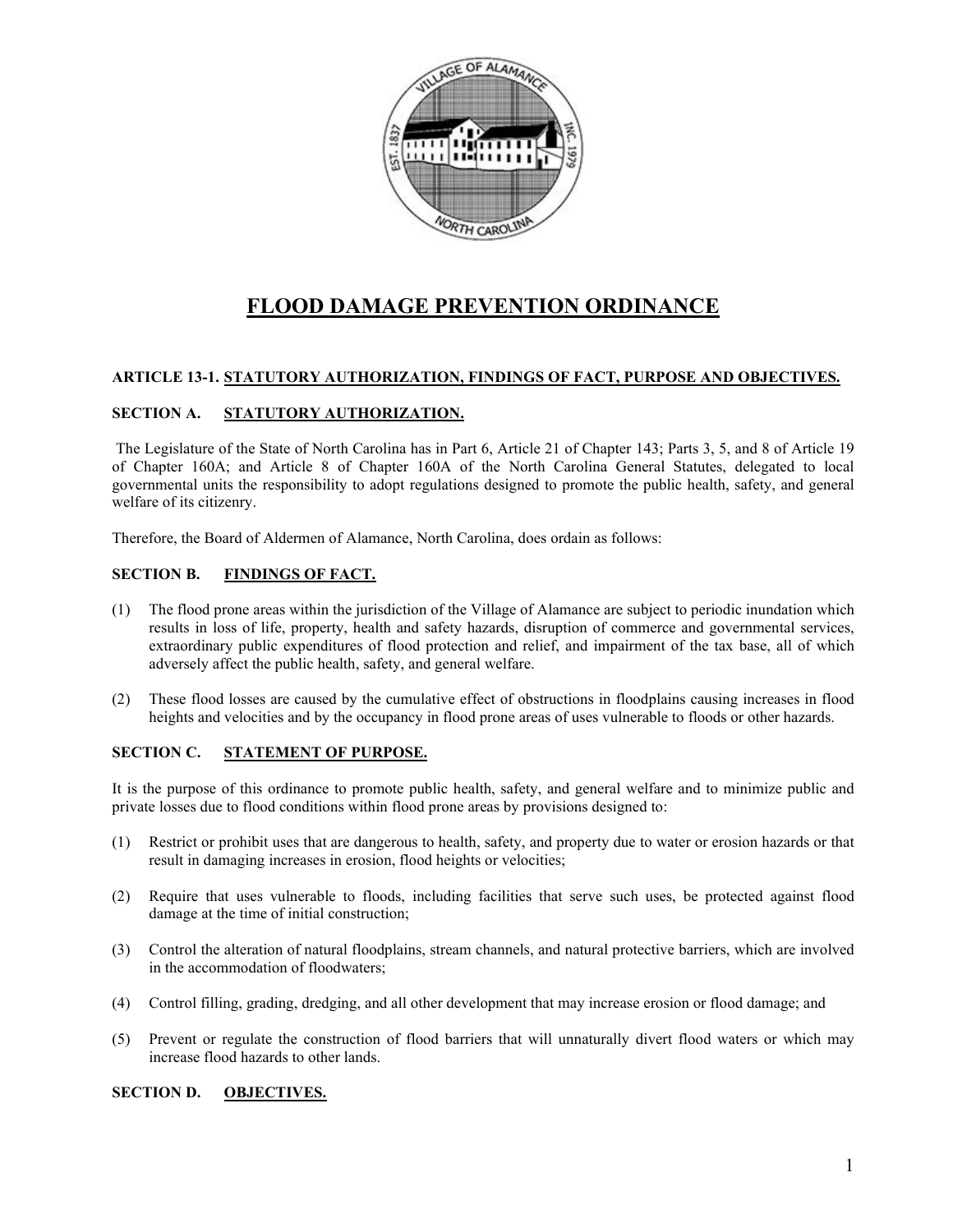The objectives of this ordinance are:

- (1) Protect human life and health;
- (2) Minimize expenditure of public money for costly flood control projects;
- (3) Minimize the need for rescue and relief efforts associated with flooding and generally undertaken at the expense of the general public;
- (4) Minimize prolonged business losses and interruptions;
- (5) Minimize damage to public facilities and utilities (i.e. water and gas mains, electric, telephone, cable and sewer lines, streets, and bridges) that are located in flood prone areas;
- (6) Minimize damage to private and public property due to flooding;
- (7) Make flood insurance available to the community through the National Flood Insurance Program;
- (8) Maintain the natural and beneficial functions of floodplains;
- (9) Help maintain a stable tax base by providing for the sound use and development of flood prone areas; and

(10) Ensure that potential buyers are aware that property is in a Special Flood Hazard Area.

# **ARTICLE 13-2. DEFINITIONS.**

Unless specifically defined below, words or phrases used in this ordinance shall be interpreted so as to give them the meaning they have in common usage and to give this ordinance its most reasonable application.

"Accessory Structure (Appurtenant Structure)" means a structure located on the same parcel of property as the principal structure and the use of which is incidental to the use of the principal structure. Garages, carports and storage sheds are common urban accessory structures. Pole barns, hay sheds and the like qualify as accessory structures on farms, and may or may not be located on the same parcel as the farm dwelling or shop building.

"Addition (to an existing building)" means an extension or increase in the floor area or height of a building or structure.

"Alteration of a watercourse" means a dam, impoundment, channel relocation, change in channel alignment, channelization, or change in cross-sectional area of the channel or the channel capacity, or any other form of modification which may alter, impede, retard or change the direction and/or velocity of the riverine flow of water during conditions of the base flood.

"Appeal" means a request for a review of the Floodplain Administrator's interpretation of any provision of this ordinance.

"Area of Shallow Flooding" means a designated Zone AO on a community's Flood Insurance Rate Map (FIRM) with base flood depths determined to be from one (1) to three (3) feet. These areas are located where a clearly defined channel does not exist, where the path of flooding is unpredictable and indeterminate, and where velocity flow may be evident.

"Area of Special Flood Hazard" see "Special Flood Hazard Area (SFHA)"

"Basement" means any area of the building having its floor subgrade (below ground level) on all sides.

"Base Flood" means the flood having a one (1) percent chance of being equaled or exceeded in any given year.

"Base Flood Elevation (BFE)" means a determination of the water surface elevations of the base flood as published in the Flood Insurance Study. When the BFE has not been provided in a "Special Flood Hazard Area", it may be obtained from engineering studies available from a Federal or State or other source using FEMA approved engineering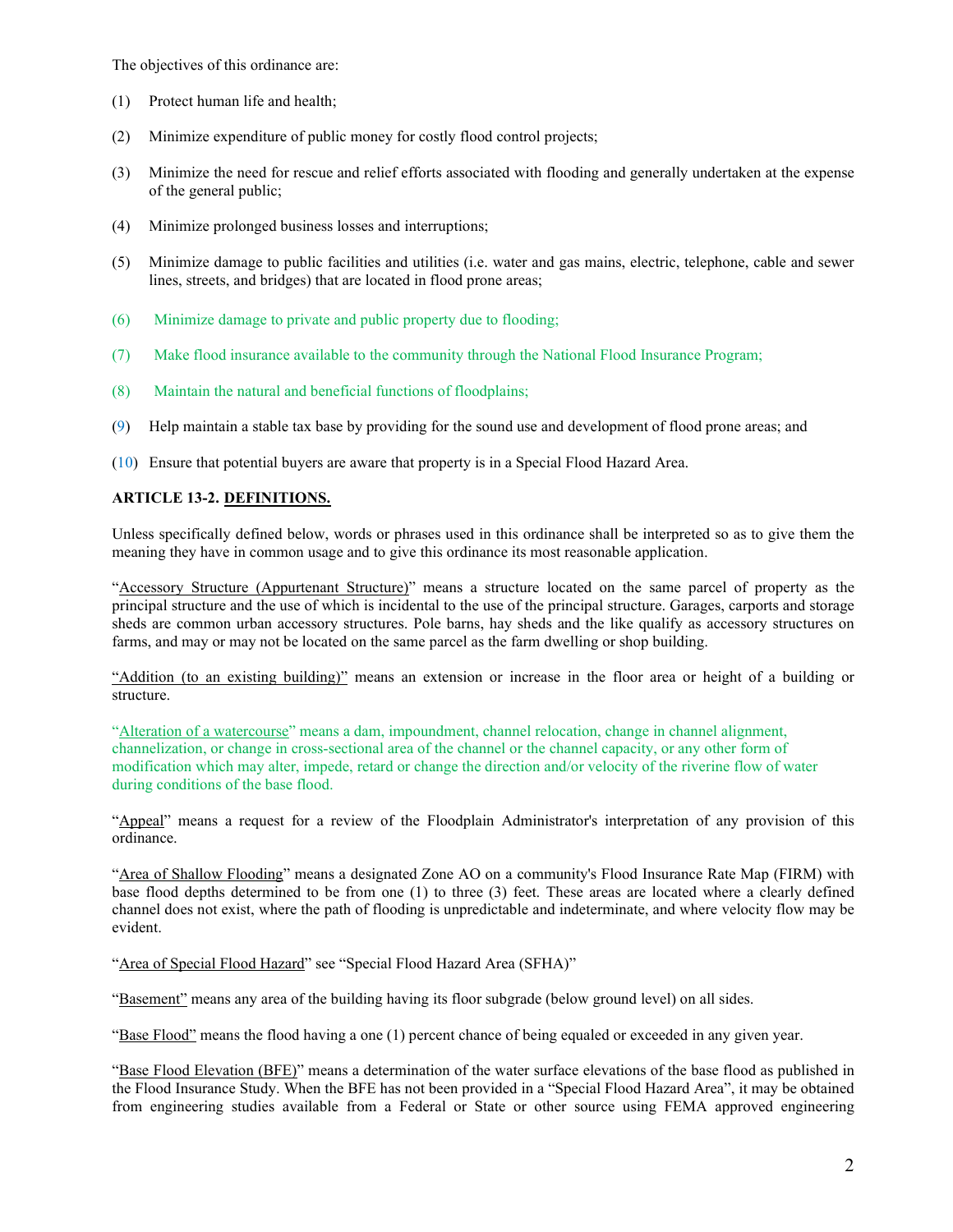methodologies. This elevation, when combined with the "Freeboard", establishes the "Regulatory Flood Protection Elevation".

"Building" see "Structure"

"Chemical Storage Facility" means a building, portion of a building, or exterior area adjacent to a building used for the storage of any chemical or chemically reactive products.

"Design Flood": See "Regulatory Flood Protection Elevation."

"Development" means any man-made change to improved or unimproved real estate, including, but not limited to, buildings or other structures, mining, dredging, filling, grading, paving, excavation or drilling operations, or storage of equipment or materials.

"Development Activity" means any activity defined as Development which will necessitate a Floodplain Development Permit. This includes buildings, structures, and non-structural items, including (but not limited to) fill, bulkheads, piers, pools, docks, landings, ramps, and erosion control/stabilization measures.

"Digital Flood Insurance Rate Map (DFIRM)" means the digital official map of a community, issued by the Federal Emergency Management Agency (FEMA), on which both the Special Flood Hazard Areas and the risk premium zones applicable to the community are delineated.

"Disposal" means, as defined in NCGS 130A-290(a)(6), the discharge, deposit, injection, dumping, spilling, leaking, or placing of any solid waste into or on any land or water so that the solid waste or any constituent part of the solid waste may enter the environment or be emitted into the air or discharged into any waters, including groundwaters.

"Elevated Building" means a non-basement building which has its lowest elevated floor raised above ground level by foundation walls, shear walls, posts, piers, pilings, or columns.

"Encroachment" means the advance or infringement of uses, fill, excavation, buildings, structures or development into a floodplain, which may impede or alter the flow capacity of a floodplain.

"Existing building and existing structure" means any building and/or structure for which the "start of construction" commenced before date the community's first floodplain management ordinance was adopted.

"Existing Manufactured Home Park or Manufactured Home Subdivision" means a manufactured home park or subdivision for which the construction of facilities for servicing the lots on which the manufactured homes are to be affixed (including, at a minimum, the installation of utilities, the construction of streets, and either final site grading or the pouring of concrete pads) was completed before the original effective date of the floodplain management regulations adopted by the community.

"Flood" or "Flooding" means a general and temporary condition of partial or complete inundation of normally dry land areas from:

- (1) The overflow of inland or tidal waters; and/or
- (2) The unusual and rapid accumulation of runoff of surface waters from any source.

"Flood Boundary and Floodway Map (FBFM)" means an official map of a community, issued by the Federal Emergency Management Agency, on which the Special Flood Hazard Areas and the Floodways are delineated. This official map is a supplement to and shall be used in conjunction with the Flood Insurance Rate Map (FIRM).

"Flood Hazard Boundary Map (FHBM)" means an official map of a community, issued by the Federal Emergency Management Agency, where the boundaries of the Special Flood Hazard Areas have been defined as Zone A.

"Flood Insurance" means the insurance coverage provided under the National Flood Insurance Program.

"Flood Insurance Rate Map (FIRM)" means an official map of a community, issued by the Federal Emergency Management Agency, on which both the Special Flood Hazard Areas and the risk premium zones applicable to the community are delineated.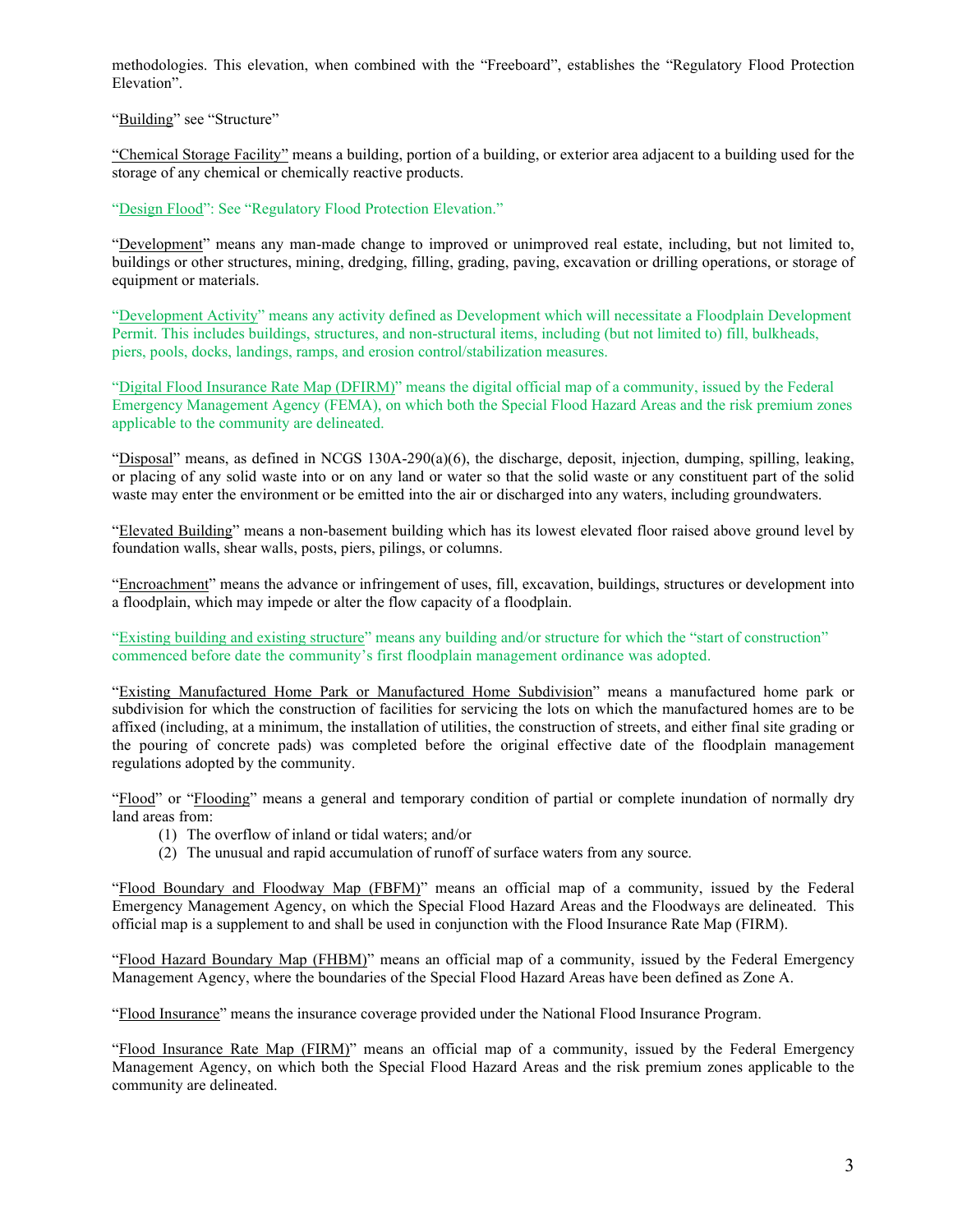"Flood Insurance Study (FIS)" means an examination, evaluation, and determination of flood hazards, corresponding water surface elevations (if appropriate), flood hazard risk zones, and other flood data in a community issued by the Federal Emergency Management Agency. The Flood Insurance Study report includes Flood Insurance Rate Maps (FIRMs) and Flood Boundary and Floodway Maps (FBFMs), if published.

"Flood Prone Area" see "Floodplain"

"Floodplain" means any land area susceptible to being inundated by water from any source.

"Floodplain Administrator" is the individual appointed to administer and enforce the floodplain management regulations.

"Floodplain Development Permit" means any type of permit that is required in conformance with the provisions of this ordinance, prior to the commencement of any development activity.

"Floodplain Management" means the operation of an overall program of corrective and preventive measures for reducing flood damage and preserving and enhancing, where possible, natural resources in the floodplain, including, but not limited to, emergency preparedness plans, flood control works, floodplain management regulations, and open space plans.

"Floodplain Management Regulations" means this ordinance and other zoning ordinances, subdivision regulations, building codes, health regulations, special purpose ordinances, and other applications of police power which control development in flood-prone areas. This term describes federal, state or local regulations, in any combination thereof, which provide standards for preventing and reducing flood loss and damage.

"Floodproofing" means any combination of structural and nonstructural additions, changes, or adjustments to structures, which reduce or eliminate flood damage to real estate or improved real property, water and sanitation facilities, structures, and their contents.

"Flood-resistant material" means any building product [material, component or system] capable of withstanding direct and prolonged contact (minimum 72 hours) with floodwaters without sustaining damage that requires more than low-cost cosmetic repair. Any material that is water-soluble or is not resistant to alkali or acid in water, including normal adhesives for above-grade use, is not flood-resistant. Pressure-treated lumber or naturally decayresistant lumbers are acceptable flooring materials. Sheet-type flooring coverings that restrict evaporation from below and materials that are impervious, but dimensionally unstable are not acceptable. Materials that absorb or retain water excessively after submergence are not flood-resistant. Please refer to Technical Bulletin 2, *Flood Damage-Resistant Materials Requirements*, and available from the FEMA. Class 4 and 5 materials, referenced therein, are acceptable flood-resistant materials.

"Floodway" means the channel of a river or other watercourse, including the area above a bridge or culvert when applicable, and the adjacent land areas that must be reserved in order to discharge the base flood without cumulatively increasing the water surface elevation more than one (1) foot.

"Floodway encroachment analysis" means an engineering analysis of the impact that a proposed encroachment into a Floodway or non-encroachment area is expected to have on the Floodway boundaries and flood levels during the occurrence of the base flood discharge. The evaluation shall be prepared by a qualified North Carolina licensed engineer using standard engineering methods and models.

"Flood Zone" means a geographical area shown on a Flood Hazard Boundary Map or Flood Insurance Rate Map that reflects the severity or type of flooding in the area.

"Freeboard" means the height added to the Base Flood Elevation (BFE) to account for the many unknown factors that could contribute to flood heights greater that the height calculated for a selected size flood and Floodway conditions, such as wave action, bridge openings, and the hydrological effect of urbanization on the watershed. The Base Flood Elevation plus the Freeboard establishes the "Regulatory Flood Protection Elevation".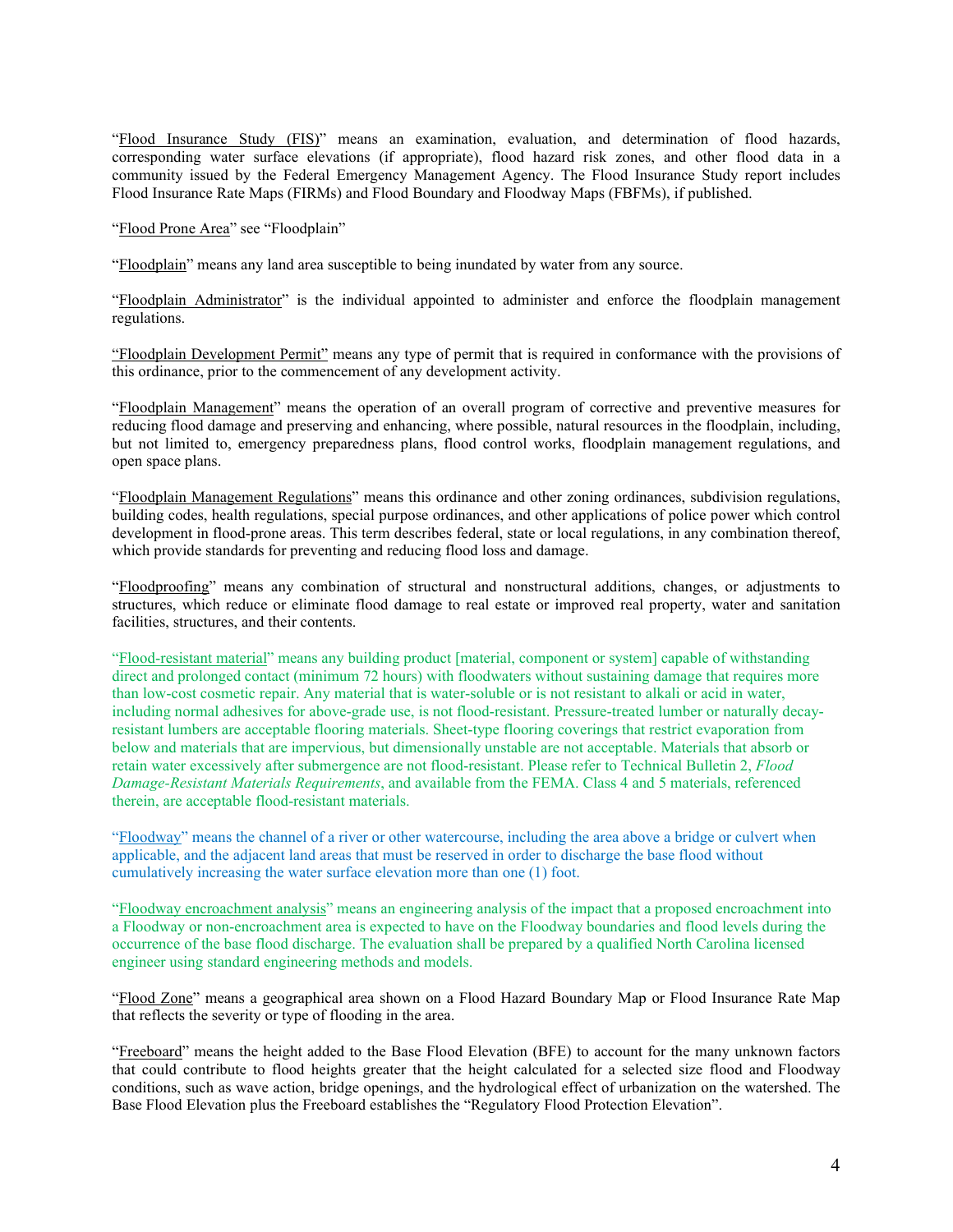"Functionally Dependent Facility" means a facility which cannot be used for its intended purpose unless it is located in close proximity to water, such as a docking or port facility necessary for the loading and unloading of cargo or passengers, shipbuilding, or ship repair. The term does not include long-term storage, manufacture, sales, or service facilities.

"Hazardous Waste Facility" means, as defined in NCGS 130A, Article 9, a facility for the collection, storage, processing, treatment, recycling, recovery, or disposal of hazardous waste.

"Highest Adjacent Grade (HAG)" means the highest natural elevation of the ground surface, prior to construction, immediately next to the proposed walls of the structure.

"Historic Structure" means any structure that is:

- (a) Listed individually in the National Register of Historic Places (a listing maintained by the US Department of Interior) or preliminarily determined by the Secretary of Interior as meeting the requirements for individual listing on the National Register;
- (b) Certified or preliminarily determined by the Secretary of Interior as contributing to the historical significance of a registered historic district or a district preliminarily determined by the Secretary to qualify as a registered historic district;
- (c) Individually listed on a local inventory of historic landmarks in communities with a "Certified Local Government (CLG) Program"; or
- (d) Certified as contributing to the historical significance of a historic district designated by a community with a "Certified Local Government (CLG) Program"

Certified Local Government (CLG) Programs are approved by the US Department of the Interior in cooperation with the North Carolina Department of Cultural Resources through the State Historic Preservation Officer as having met the requirements of the National Historic Preservation Act of 1966 as amended in 1980.

"Letter of Map Change (LOMC)" means an official determination issued by FEMA that amends or revises an effective Flood Insurance Rate Map or Flood Insurance Study. Letters of Map Change include:

- (a) Letter of Map Amendment (LOMA): An official amendment, by letter, to an effective National Flood Insurance Program map. A LOMA is based on technical data showing that a property had been inadvertently mapped as being in the floodplain, but is actually on natural high ground above the base flood elevation. A LOMA amends the current effective Flood Insurance Rate Map and establishes that a specific property, portion of a property, or structure is not located in a special flood hazard area.
- (b) Letter of Map Revision (LOMR): A revision based on technical data that may show changes to flood zones, flood elevations, special flood hazard area boundaries and Floodway delineations, and other planimetric features.
- (c) Letter of Map Revision Based on Fill (LOMR-F): A determination that a structure or parcel of land has been elevated by fill above the BFE and is, therefore, no longer located within the special flood hazard area. In order to qualify for this determination, the fill must have been permitted and placed in accordance with the community's floodplain management regulations.
- (d) Conditional Letter of Map Revision (CLOMR): A formal review and comment as to whether a proposed project complies with the minimum NFIP requirements for such projects with respect to delineation of special flood hazard areas. A CLOMR does not revise the effective Flood Insurance Rate Map or Flood Insurance Study; upon submission and approval of certified as-built documentation, a Letter of Map Revision may be issued by FEMA to revise the effective FIRM.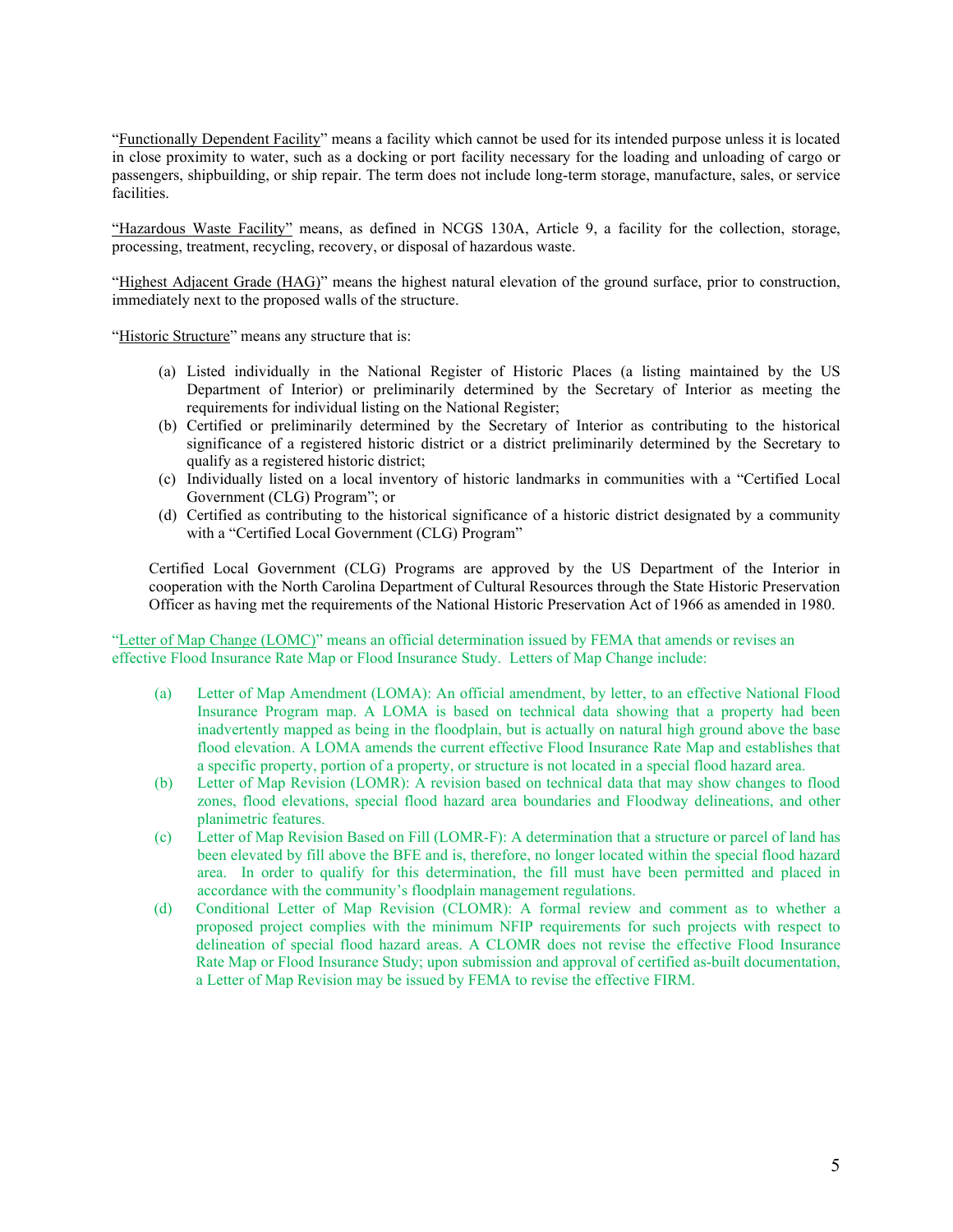"Light Duty Truck" means any motor vehicle rated at 8,500 pounds Gross Vehicular Weight Rating or less which has a vehicular curb weight of 6,000 pounds or less and which has a basic vehicle frontal area of 45 square feet or less as defined in 40 CFR 86.082-2 and is:

- (a) Designed primarily for purposes of transportation of property or is a derivation of such a vehicle, or
- (b) Designed primarily for transportation of persons and has a capacity of more than 12 persons; or
- (c) Available with special features enabling off-street or off-highway operation and use.

"Lowest Adjacent Grade (LAG)" means the elevation of the ground, sidewalk or patio slab immediately next to the building, or deck support, after completion of the building.

"Lowest Floor" means lowest floor of the lowest enclosed area (including Basement). An unfinished or flood resistant enclosure, usable solely for parking of vehicles, building access, or limited storage in an area other than a Basement area is not considered a building's lowest floor, provided that such an enclosure is not built so as to render the structure in violation of the applicable non-elevation design requirements of this ordinance.

"Manufactured Home" means a structure, transportable in one or more sections, which is built on a permanent chassis and designed to be used with or without a permanent foundation when connected to the required utilities. The term "manufactured home" does not include a "recreational vehicle".

"Manufactured Home Park or Subdivision" means a parcel (or contiguous parcels) of land divided into two or more manufactured home lots for rent or sale.

"Market Value" means the building value, not including the land value and that of any accessory structures or other improvements on the lot. Market value may be established by independent certified appraisal; replacement cost depreciated for age of building and quality of construction (Actual Cash Value); or adjusted tax assessed values.

"New Construction" means structures for which the "start of construction" commenced on or after the effective date of the original version of the community's Flood Damage Prevention Ordinance and includes any subsequent improvements to such structures.

"Non-Encroachment Area" means the channel of a river or other watercourse and the adjacent land areas that must be reserved in order to discharge the base flood without cumulatively increasing the water surface elevation more than one (1) foot as designated in the Flood Insurance Study report.

"Post-FIRM" means construction or other development for which the "start of construction" occurred on or after the effective date of the initial Flood Insurance Rate Map for the area.

"Pre-FIRM" means construction or other development for which the "start of construction" occurred before the effective date of the initial Flood Insurance Rate Map for the area.

"Principally Above Ground" means that at least 51% of the actual cash value of the structure is above ground.

"Public Safety" and/or "Nuisance" means anything which is injurious to the safety or health of an entire community or neighborhood, or any considerable number of persons, or unlawfully obstructs the free passage or use, in the customary manner, of any navigable lake, or river, bay, stream, canal, or basin.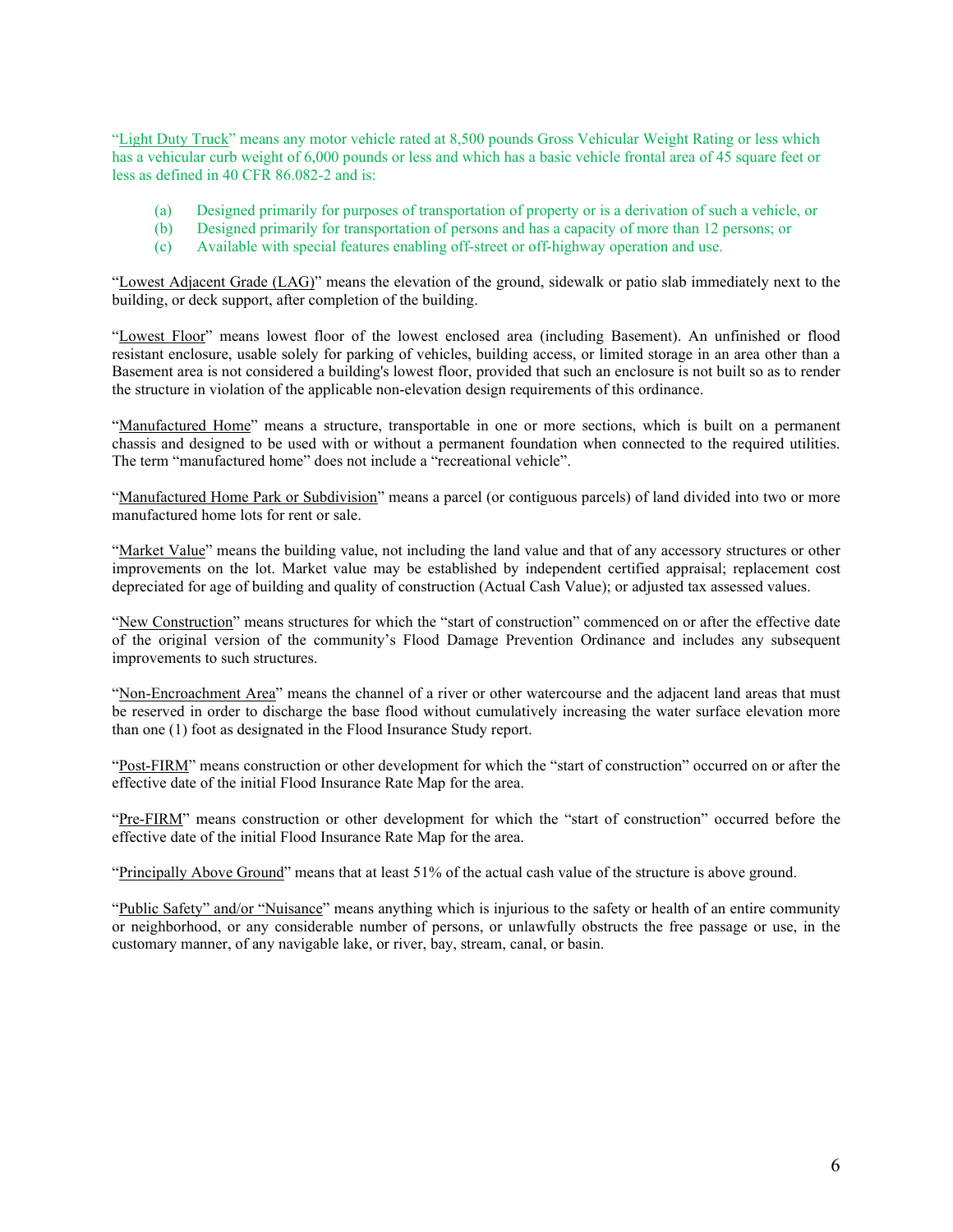"Recreational Vehicle (RV)" means a vehicle, which is:

- (a) Built on a single chassis;
- (b) 400 square feet or less when measured at the largest horizontal projection;
- (c) Designed to be self-propelled or permanently towable by a light duty truck; and
- (d) Designed primarily not for use as a permanent dwelling, but as temporary living quarters for recreational, camping, travel, or seasonal use.
- (e) Is fully licensed and ready for highway use.

*For the purpose of this ordinance, "Tiny Homes/Houses" and Park Models that do not meet the items listed above are not considered Recreational Vehicles and should meet the standards of and be permitted as Residential Structures.*

"Reference Level" is the top of the lowest floor for structures within Special Flood Hazard Areas designated as Zones A, AE, AH, AO, A99.

"Regulatory Flood Protection Elevation" means the "Base Flood Elevation" plus the "Freeboard". In "Special Flood Hazard Areas" where Base Flood Elevations (BFEs) have been determined, this elevation shall be the BFE plus two (2) feet of Freeboard. In "Special Flood Hazard Areas" where no BFE has been established, this elevation shall be at least two (2) feet above the highest adjacent grade.

"Remedy a Violation" means to bring the structure or other development into compliance with State and community floodplain management regulations, or, if this is not possible, to reduce the impacts of its noncompliance. Ways that impacts may be reduced include protecting the structure or other affected development from flood damages, implementing the enforcement provisions of the ordinance or otherwise deterring future similar violations, or reducing Federal financial exposure with regard to the structure or other development.

"Riverine" means relating to, formed by, or resembling a river (including tributaries), stream, brook, etc.

"Salvage Yard" means any non-residential property used for the storage, collection, and/or recycling of any type of equipment, and including but not limited to vehicles, appliances and related machinery.

"Solid Waste Disposal Facility" means, as defined in NCGS 130A-290(a)(35), any facility involved in the disposal of solid waste.

"Solid Waste Disposal Site" means, as defined in NCGS 130A-290(a)(36), any place at which solid wastes are disposed of by incineration, sanitary landfill, or any other method.

"Special Flood Hazard Area (SFHA)" means the land in the floodplain subject to a one (1%) percent or greater chance of being flooded in any given year, as determined in Article 3, Section B of this ordinance.

"Start of Construction" includes substantial improvement, and means the date the building permit was issued, provided the actual start of construction, repair, reconstruction, rehabilitation, addition placement, or other improvement was within 180 days of the permit date. The actual start means either the first placement of permanent construction of a structure on a site, such as the pouring of slab or footings, the installation of piles, the construction of columns, or any work beyond the stage of excavation; or the placement of a manufactured home on a foundation. Permanent construction does not include land preparation, such as clearing, grading, and filling; nor does it include the installation of streets and/or walkways; nor does it include excavation for a Basement, footings, piers, or foundations or the erection of temporary forms; nor does it include the installation on the property of accessory buildings, such as garages or sheds not occupied as dwelling units or not part of the main structure. For a substantial improvement, the actual start of construction means the first alteration of any wall, ceiling, floor, or other structural part of the building, whether or not that alteration affects the external dimensions of the building.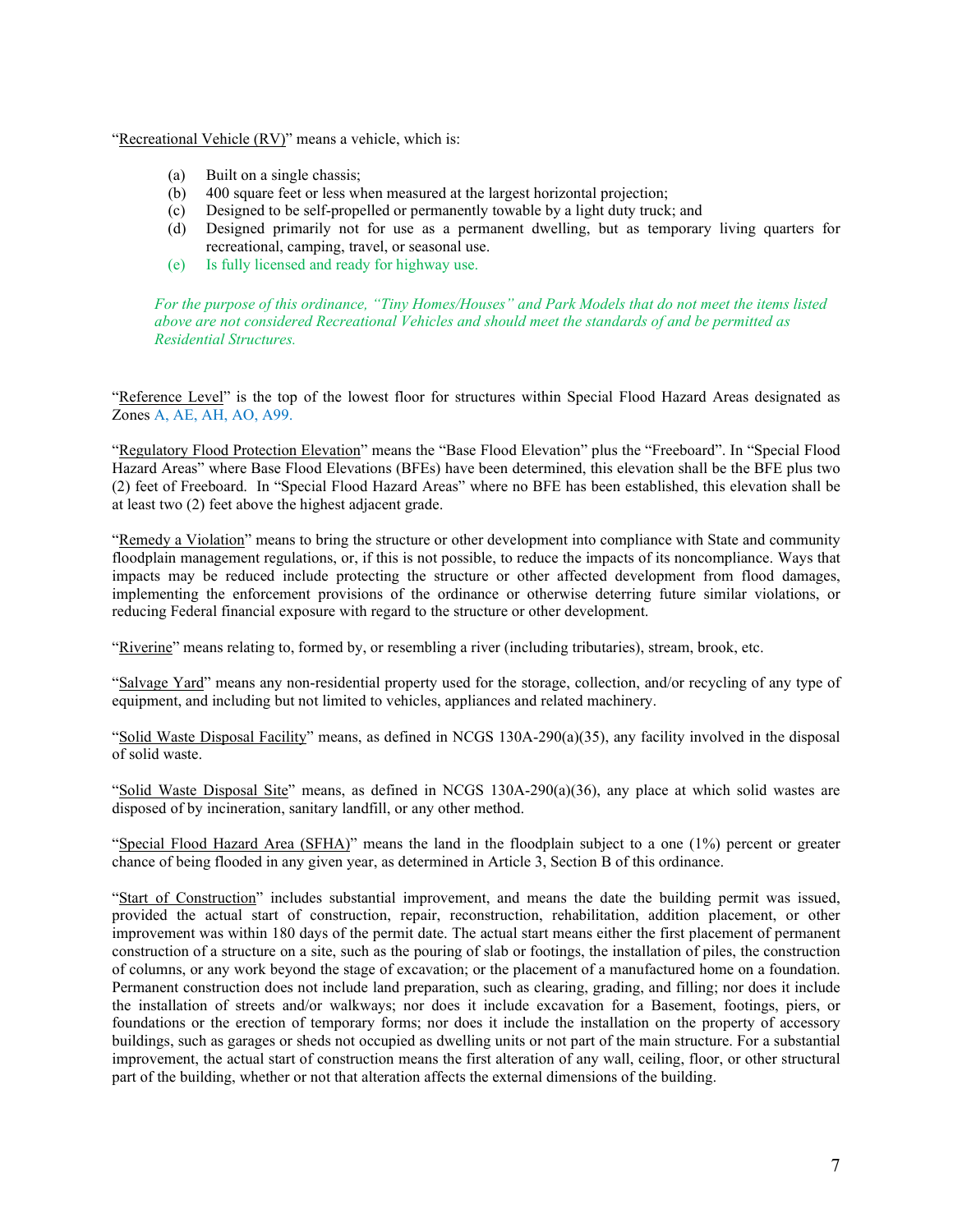"Structure" means a walled and roofed building, a manufactured home, or a gas, liquid, or liquefied gas storage tank that is principally above ground.

"Substantial Damage" means damage of any origin sustained by a structure during any one-year period whereby the cost of restoring the structure to its before damaged condition would equal or exceed 50 percent of the market value of the structure before the damage occurred. See definition of "substantial improvement". Substantial damage also means flood-related damage sustained by a structure on two separate occasions during a 10-year period for which the cost of repairs at the time of each such flood event, on the average, equals or exceeds 25 percent of the market value of the structure before the damage occurred.

"Substantial Improvement" means any combination of repairs, reconstruction, rehabilitation, addition, or other improvement of a structure, taking place during any one-year period for which the cost equals or exceeds 50 percent of the market value of the structure before the "start of construction" of the improvement. This term includes structures which have incurred "substantial damage", regardless of the actual repair work performed. The term does not, however, include either:

- (a) Any correction of existing violations of State or community health, sanitary, or safety code specifications which have been identified by the community code enforcement official and which are the minimum necessary to assure safe living conditions; or,
- (b) Any alteration of a historic structure, provided that the alteration will not preclude the structure's continued designation as a historic structure.

"Temperature Controlled" means having the temperature regulated by a heating and/or cooling system, built-in or appliance.

"Variance" is a grant of relief from the requirements of this ordinance.

"Violation" means the failure of a structure or other development to be fully compliant with the community's floodplain management regulations. A structure or other development without the elevation certificate, other certifications, or other evidence of compliance required in Articles 4 and 5 is presumed to be in violation until such time as that documentation is provided.

"Water Surface Elevation (WSE)" means the height, in relation to NAVD 1988, of floods of various magnitudes and frequencies in the floodplains of riverine areas.

"Watercourse" means a lake, river, creek, stream, wash, channel or other topographic feature on or over which waters flow at least periodically. Watercourse includes specifically designated areas in which substantial flood damage may occur.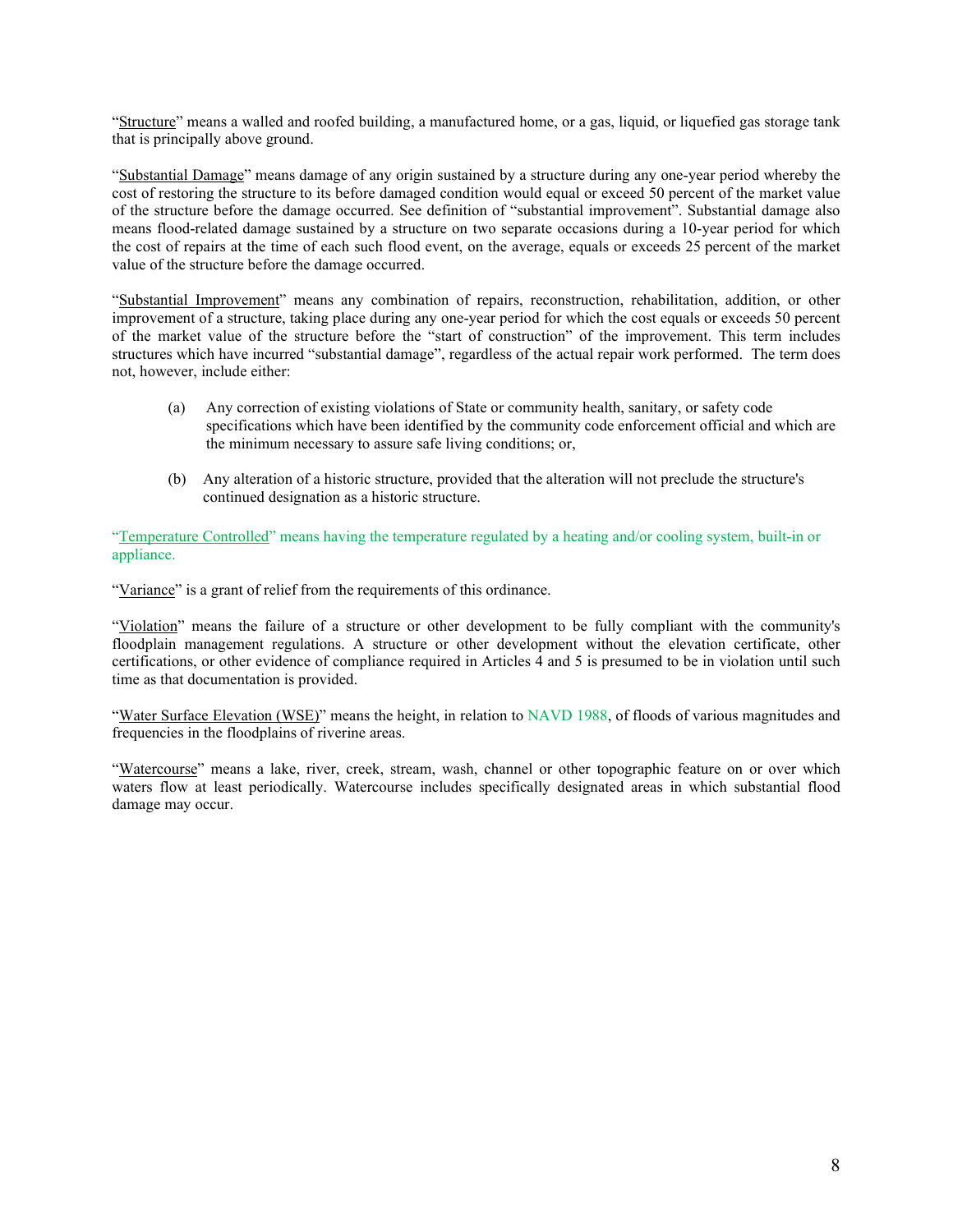# **ARTICLE 13-3. GENERAL PROVISIONS.**

# **SECTION A. LANDS TO WHICH THIS ORDINANCE APPLIES.**

This ordinance shall apply to all Special Flood Hazard Areas within the corporate boundaries of the Village of Alamance and within the jurisdiction of any other community whose governing body agrees, by resolution, to such applicability.

# **SECTION B. BASIS FOR ESTABLISHING THE SPECIAL FLOOD HAZARD AREAS.**

The Special Flood Hazard Areas are those identified under the Cooperating Technical State (CTS) agreement between the State of North Carolina and FEMA in its Flood Insurance Study (FIS) and its accompanying Digital Flood Insurance Rate Map (DFIRM) panels, for Alamance County dated November 17, 2017, which are adopted by reference and declared to be a part of this ordinance. Future revisions to the FIS and DFIRM panels that do not change flood hazard data within the jurisdictional authority of the Village of Alamance are also adopted by reference and declared a part of this ordinance. Subsequent Letter of Map Revisions (LOMRs) and/or Physical Map Revisions (PMRs) shall be adopted within three (3) months.

# **SECTION C. ESTABLISHMENT OF FLOODPLAIN DEVELOPMENT PERMIT.**

A Floodplain Development Permit shall be required in conformance with the provisions of this ordinance prior to the commencement of any development activities within Special Flood Hazard Areas determined in accordance with Article 3, Section B of this ordinance.

# **SECTION D. COMPLIANCE.**

No structure or land shall hereafter be located, extended, converted, altered, or developed in any way without full compliance with the terms of this ordinance and other applicable regulations.

# **SECTION E. ABROGATION AND GREATER RESTRICTIONS.**

This ordinance is not intended to repeal, abrogate, or impair any existing easements, covenants, or deed restrictions. However, where this ordinance and another conflict or overlap, whichever imposes the more stringent restrictions shall prevail.

# **SECTION F. INTERPRETATION.**

In the interpretation and application of this ordinance, all provisions shall be:

- (a) Considered as minimum requirements;
- (b) Liberally construed in favor of the governing body; and
- (c) Deemed neither to limit nor repeal any other powers granted under State statutes.

# **SECTION G. WARNING AND DISCLAIMER OF LIABILITY.**

The degree of flood protection required by this ordinance is considered reasonable for regulatory purposes and is based on scientific and engineering consideration. Larger floods can and will occur. Actual flood heights may be increased by man-made or natural causes. This ordinance does not imply that land outside the Special Flood Hazard Areas or uses permitted within such areas will be free from flooding or flood damages. This ordinance shall not create liability on the part of the Village of Alamance or by any officer or employee thereof for any flood damages that result from reliance on this ordinance or any administrative decision lawfully made hereunder.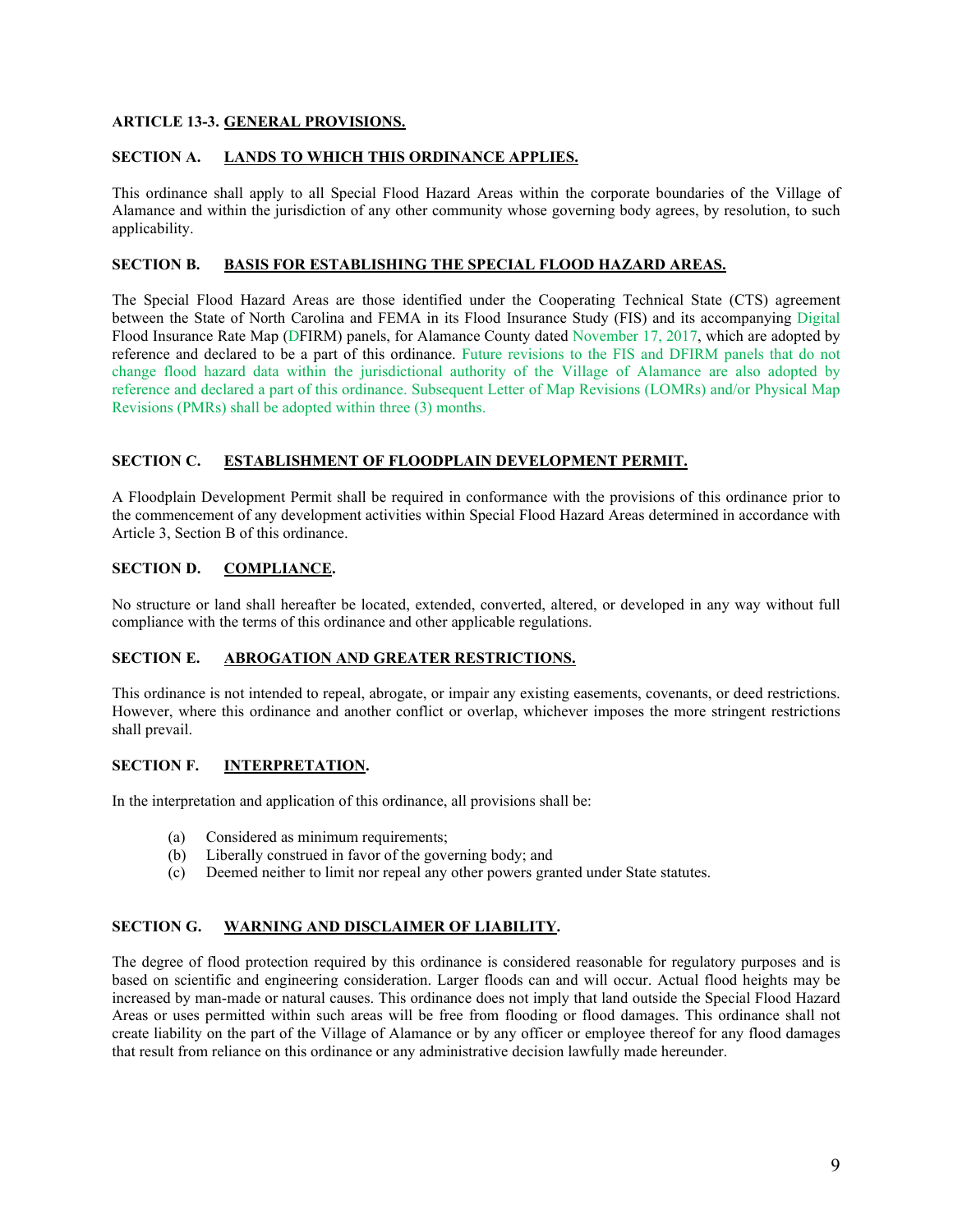#### **SECTION H. PENALTIES FOR VIOLATION.**

Violation of the provisions of this ordinance or failure to comply with any of its requirements, including violation of conditions and safeguards established in connection with grants of variance or special exceptions, shall constitute a Class 1 misdemeanor. Any person who violates this ordinance or fails to comply with any of its requirements shall, upon conviction thereof, be fined not more than  $$100.00$  or imprisoned for not more than thirty (30) days, or both. Each day such violation continues shall be considered a separate offense. Nothing herein contained shall prevent the Village of Alamance from taking such other lawful action as is necessary to prevent or remedy any violation.

# **ARTICLE 13-4. ADMINISTRATION.**

# **SECTION A. DESIGNATION OF FLOODPLAIN ADMINISTRATOR.**

The Village Clerk or his/her designee(s), hereinafter referred to as the "Floodplain Administrator", is hereby appointed to administer and implement the provisions of this ordinance. In instances where the Floodplain Administrator receives assistance from others to complete tasks to administer and implement this ordinance, the Floodplain Administrator shall be responsible for the coordination and community's overall compliance with the National Flood Insurance Program and the provisions of this ordinance.

# **SECTION B. FLOODPLAIN DEVELOPMENT APPLICATION, PERMIT AND CERTIFICATION REQUIREMENTS.**

- (1) **Application Requirements.** Application for a Floodplain Development Permit shall be made to the Floodplain Administrator prior to any development activities located within Special Flood Hazard Areas. The following items shall be presented to the Floodplain Administrator to apply for a floodplain development permit:
	- (a) A plot plan drawn to scale which shall include, but shall not be limited to, the following specific details of the proposed floodplain development:
		- i) The nature, location, dimensions, and elevations of the area of development/disturbance; existing and proposed structures, utility systems, grading/pavement areas, fill materials, storage areas, drainage facilities, and other development;
		- ii) The boundary of the Special Flood Hazard Area as delineated on the FIRM or other flood map as determined in Article 3, Section B, or a statement that the entire lot is within the Special Flood Hazard Area;
		- iii) Flood zone(s) designation of the proposed development area as determined on the FIRM or other flood map as determined in Article 3, Section B;
		- iv) The boundary of the Floodway(s) or non-encroachment area(s) as determined in Article 3, Section B;
		- v) The Base Flood Elevation (BFE) where provided as set forth in Article 3, Section B; Article 4, Section C(11 & 12); or Article 5, Section D;
		- vi) The old and new location of any watercourse that will be altered or relocated as a result of proposed development;
		- vii) Certification of the plot plan by a registered land surveyor or licensed professional engineer.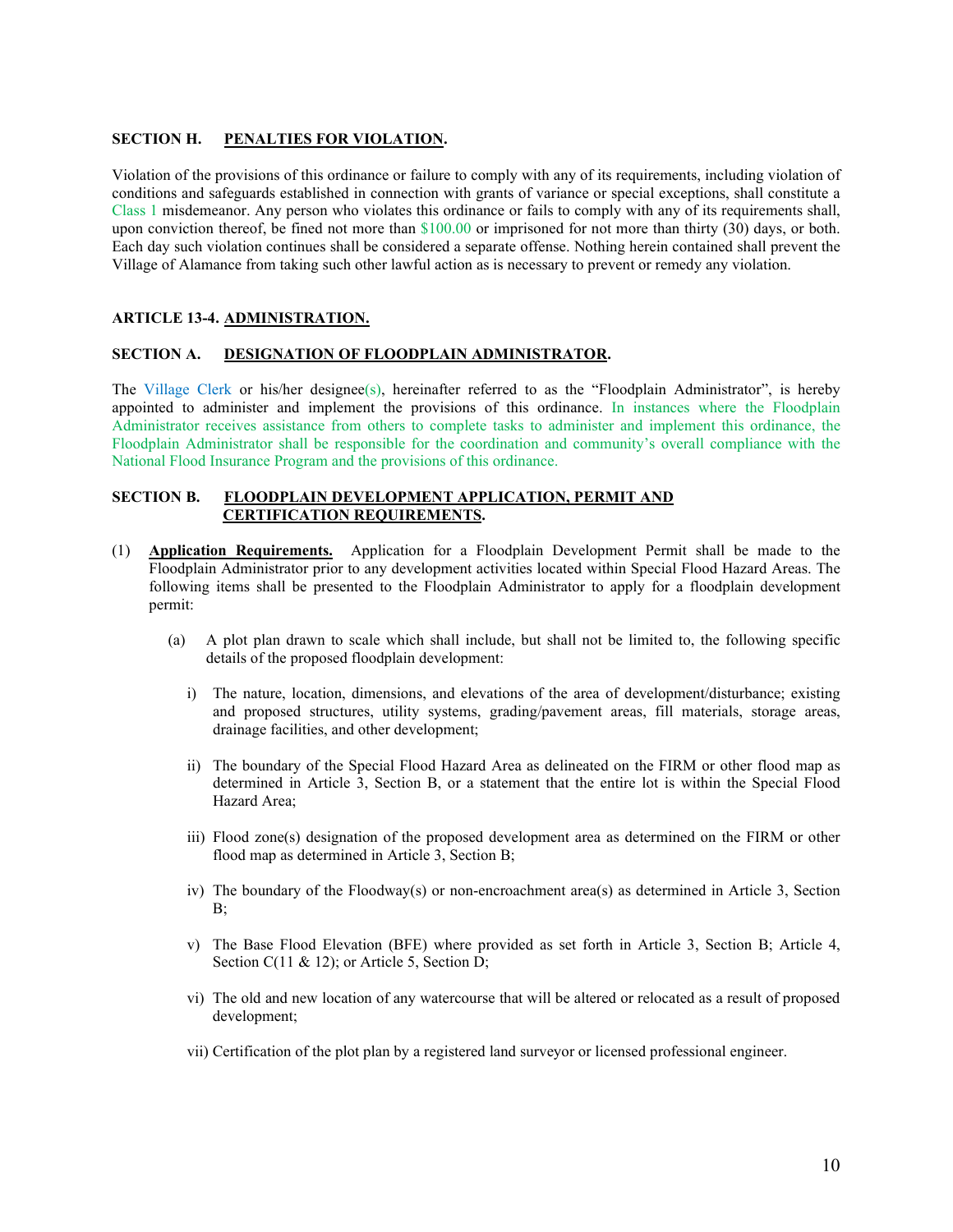- (b) Proposed elevation, and method thereof, of all development within a Special Flood Hazard Area including but not limited to:
	- i) Elevation in relation to NAVD 1988 of the proposed reference level (including Basement) of all structures;
	- ii) Elevation in relation to NAVD 1988 to which any non-residential structure in Zone A, AE, AH, AO, A99 will be flood-proofed; and
	- iii) Elevation in relation to NAVD 1988 to which any proposed utility systems will be elevated or floodproofed;
- (c) If floodproofing, a Floodproofing Certificate *(FEMA Form 086-0-34)* with supporting data and an operational plan that includes, but is not limited to, installation, exercise, and maintenance of floodproofing measures.
- (d) A Foundation Plan, drawn to scale, which shall include details of the proposed foundation system to ensure all provisions of this ordinance are met. These details include but are not limited to:
	- i) The proposed method of elevation, if applicable (i.e., fill, solid foundation perimeter wall, solid backfilled foundation, open foundation on columns/posts/piers/piles/shear walls);
	- ii) Openings to facilitate equalization of hydrostatic flood forces on walls in accordance with Article 5, Section B(4)(d), when solid foundation perimeter walls are used in Zones A, AE, AH, AO, and A99;
- (e) Usage details of any enclosed areas below the regulatory flood protection elevation.
- (f) Plans and/or details for the protection of public utilities and facilities such as sewer, gas, electrical, and water systems to be located and constructed to minimize flood damage;
- (g) Copies of all other Local, State and Federal permits required prior to floodplain development permit issuance (Wetlands, Endangered Species, Erosion and Sedimentation Control, Riparian Buffers, Mining, etc.)
- (h) Documentation for placement of Recreational Vehicles and/or Temporary Structures, when applicable, to ensure Article 5, Sections  $B(6 \& 7)$  of this ordinance are met.
- (i) A description of proposed watercourse alteration or relocation, when applicable, including an engineering report on the effects of the proposed project on the flood-carrying capacity of the watercourse and the effects to properties located both upstream and downstream; and a map (if not shown on plot plan) showing the location of the proposed watercourse alteration or relocation.
- (2) **Permit Requirements.** The Floodplain Development Permit shall include, but not be limited to:
	- (a) A description of the development to be permitted under the floodplain development permit.
	- (b) The Special Flood Hazard Area determination for the proposed development per available data specified in Article 3, Section B.
	- (c) The regulatory flood protection elevation required for the reference level and all attendant utilities.
	- (d) The regulatory flood protection elevation required for the protection of all public utilities.
	- (e) All certification submittal requirements with timelines.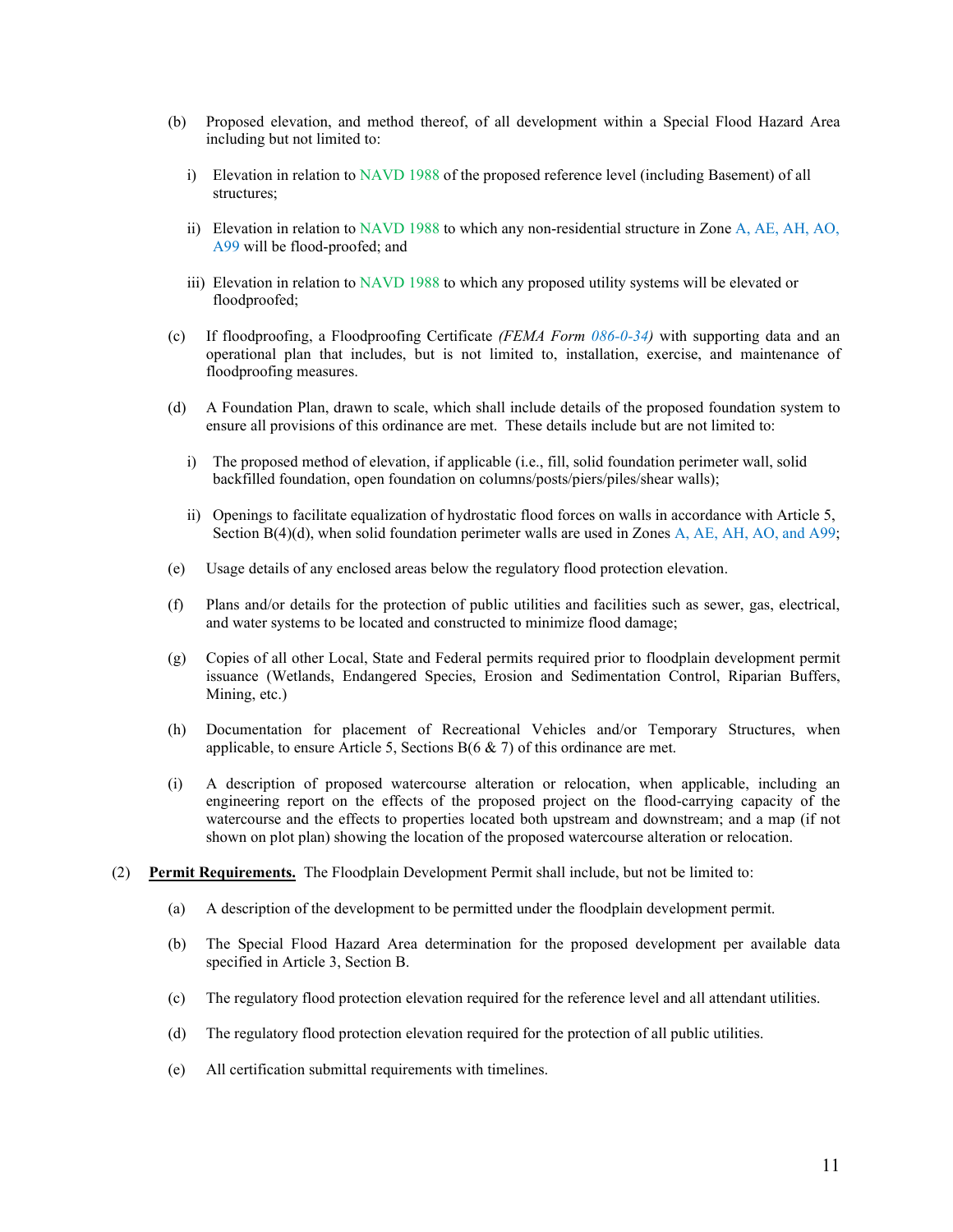- (f) A statement that no fill material or other development shall encroach into the Floodway or nonencroachment area of any watercourse unless the requirements of Article 5, Section F have been satisfied.
- (g) The flood openings requirements, if in Zones A, AE, AH, AO, or A99.
- (h) Limitations of below BFE enclosure uses (if applicable). (i.e., Parking, Building Access and Limited Storage only)
- (i) A statement, that all materials below BFE/RFPE must be flood resistant materials.

#### (3) **Certification Requirements.**

- (a) Elevation Certificates
	- i) An Elevation Certificate (FEMA Form 086-0-33) is required prior to the actual start of any new construction. It shall be the duty of the permit holder to submit to the Floodplain Administrator a certification of the elevation of the reference level, in relation to mean sea level. The Floodplain Administrator shall review the certificate data submitted. Deficiencies detected by such review shall be corrected by the permit holder prior to the beginning of construction. Failure to submit the certification or failure to make required corrections shall be cause to deny a floodplain development permit*.*
	- ii) An Elevation Certificate (FEMA Form 086-0-33) is required after the reference level is established. Within seven (7) calendar days of establishment of the reference level elevation, it shall be the duty of the permit holder to submit to the Floodplain Administrator a certification of the elevation of the reference level, in relation to mean sea level. Any work done within the seven (7) day calendar period and prior to submission of the certification shall be at the permit holder's risk. The Floodplain Administrator shall review the certificate data submitted. Deficiencies detected by such review shall be corrected by the permit holder immediately and prior to further work being permitted to proceed. Failure to submit the certification or failure to make required corrections shall be cause to issue a stop-work order for the project.
	- iii) A final as-built Elevation Certificate *(*FEMA Form 086-0-33*)* is required after construction is completed and prior to Certificate of Compliance/Occupancy issuance. It shall be the duty of the permit holder to submit to the Floodplain Administrator a certification of final as-built construction of the elevation of the reference level and all attendant utilities. The Floodplain Administrator shall review the certificate data submitted. Deficiencies detected by such review shall be corrected by the permit holder immediately and prior to Certificate of Compliance/Occupancy issuance. In some instances, another certification may be required to certify corrected as-built construction. Failure to submit the certification or failure to make required corrections shall be cause to withhold the issuance of a Certificate of Compliance/Occupancy.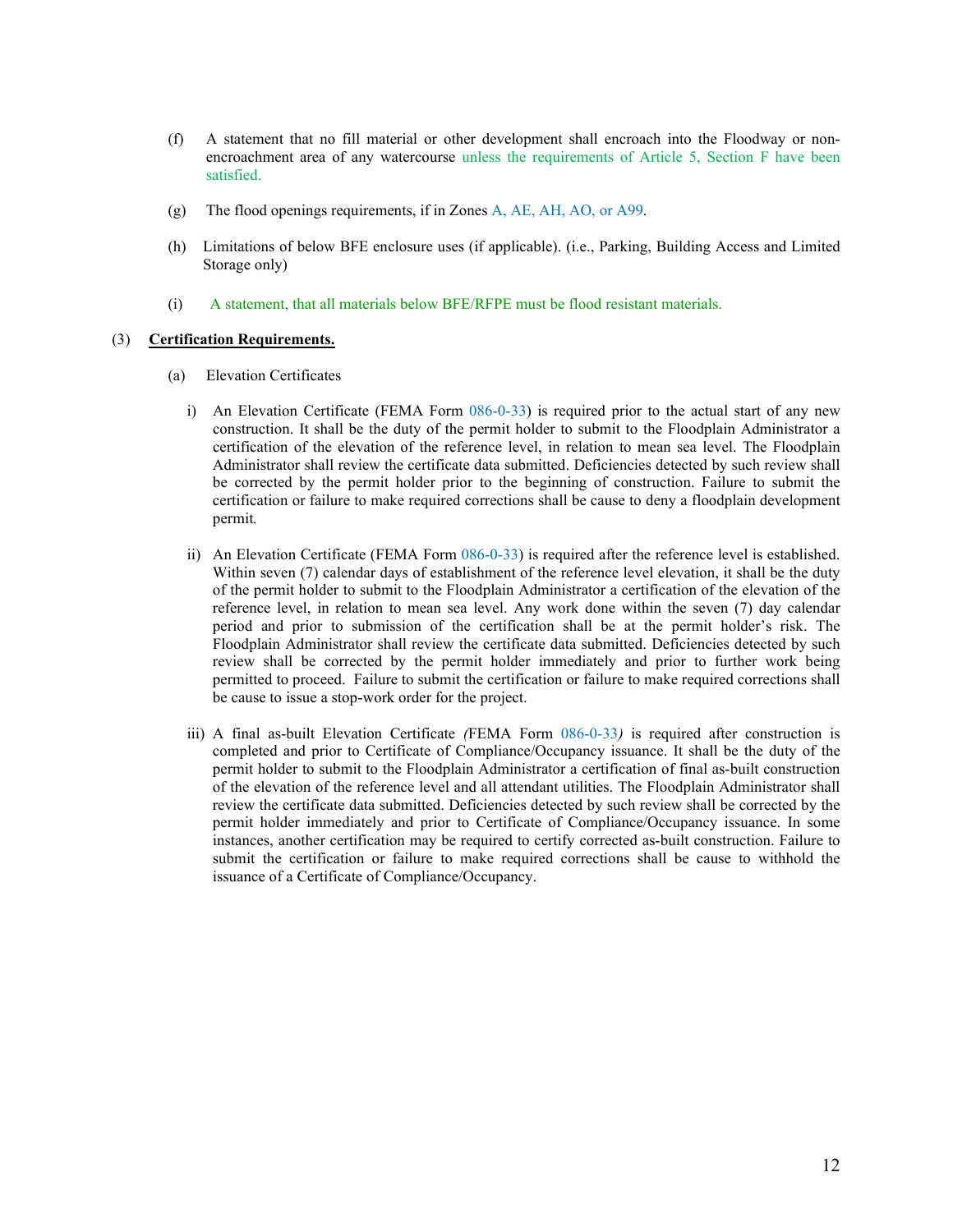#### (b) Floodproofing Certificate

- (i) If non-residential floodproofing is used to meet the regulatory flood protection elevation requirements, a Floodproofing Certificate (FEMA Form 086-0-34), with supporting data, an operational plan, and an inspection and maintenance plan is required prior to the actual start of any new construction. It shall be the duty of the permit holder to submit to the Floodplain Administrator a certification of the floodproofed design elevation of the Reference Level and all attendant utilities, in relation to NAVD 1988.Floodproofing certification shall be prepared by or under the direct supervision of a licensed professional engineer or architect and certified by same. The Floodplain Administrator shall review the certificate data and plan. Deficiencies detected by such review shall be corrected by the applicant prior to permit approval. Failure to submit the certification or failure to make required corrections shall be cause to deny a Floodplain Development Permit. Failure to construct in accordance with the certified design shall be cause to withhold the issuance of a Certificate of Compliance/Occupancy.
- (ii) A final Finished Construction Floodproofing Certificate (FEMA Form 086-0-34), with supporting data, an operational plan, and an inspection and maintenance plan are required prior to the issuance of a Certificate of Compliance/Occupancy. It shall be the duty of the permit holder to submit to the Floodplain Administrator a certification of the floodproofed design elevation of the reference level and all attendant utilities, in relation to NAVD 1988. Floodproofing certificate shall be prepared by or under the direct supervision of a professional engineer or architect and certified by same. The Floodplain Administrator shall review the certificate data, the operational plan, and the inspection and maintenance plan. Deficiencies detected by such review shall be corrected by the applicant prior to Certificate of Occupancy. Failure to submit the certification or failure to make required corrections shall be cause to deny a Floodplain Development Permit. Failure to construct in accordance with the certified design shall be cause to deny a Certificate of Compliance/Occupancy.
- (c) If a manufactured home is placed within Zone A, AE, AH, AO, or A99 and the elevation of the chassis is more than 36 inches in height above grade, an engineered foundation certification is required per Article 5, Section B(3).
- (d) If a watercourse is to be altered or relocated, a description of the extent of watercourse alteration or relocation; a professional engineer's certified report on the effects of the proposed project on the flood-carrying capacity of the watercourse and the effects to properties located both upstream and downstream; and a map showing the location of the proposed watercourse alteration or relocation shall all be submitted by the permit applicant prior to issuance of a floodplain development permit.
- (e) Certification Exemptions. The following structures, if located within Zone A, AE, AH, AO, or A99, are exempt from the elevation/floodproofing certification requirements specified in items (a) and (b) of this subsection:
	- i) Recreational Vehicle meeting requirements of Article 5, Section B(6)(a);
	- ii) Temporary Structure meeting requirements of Article 5, Section B(7); and
	- iii) Accessory Structure with a footprint less than 150 square feet, or which is a minimal investment of \$3,000 or less, and meeting requirements of Article 5, Section B(8).

#### (4) **Determinations for existing buildings and structures**.

For applications for building permits to improve buildings and structures, including alterations, movement, enlargement, replacement, repair, change of occupancy, additions, rehabilitations, renovations, substantial improvements, repairs of substantial damage, and any other improvement of or work on such buildings and structures, the Floodplain Administrator, in coordination with the Building Official, shall: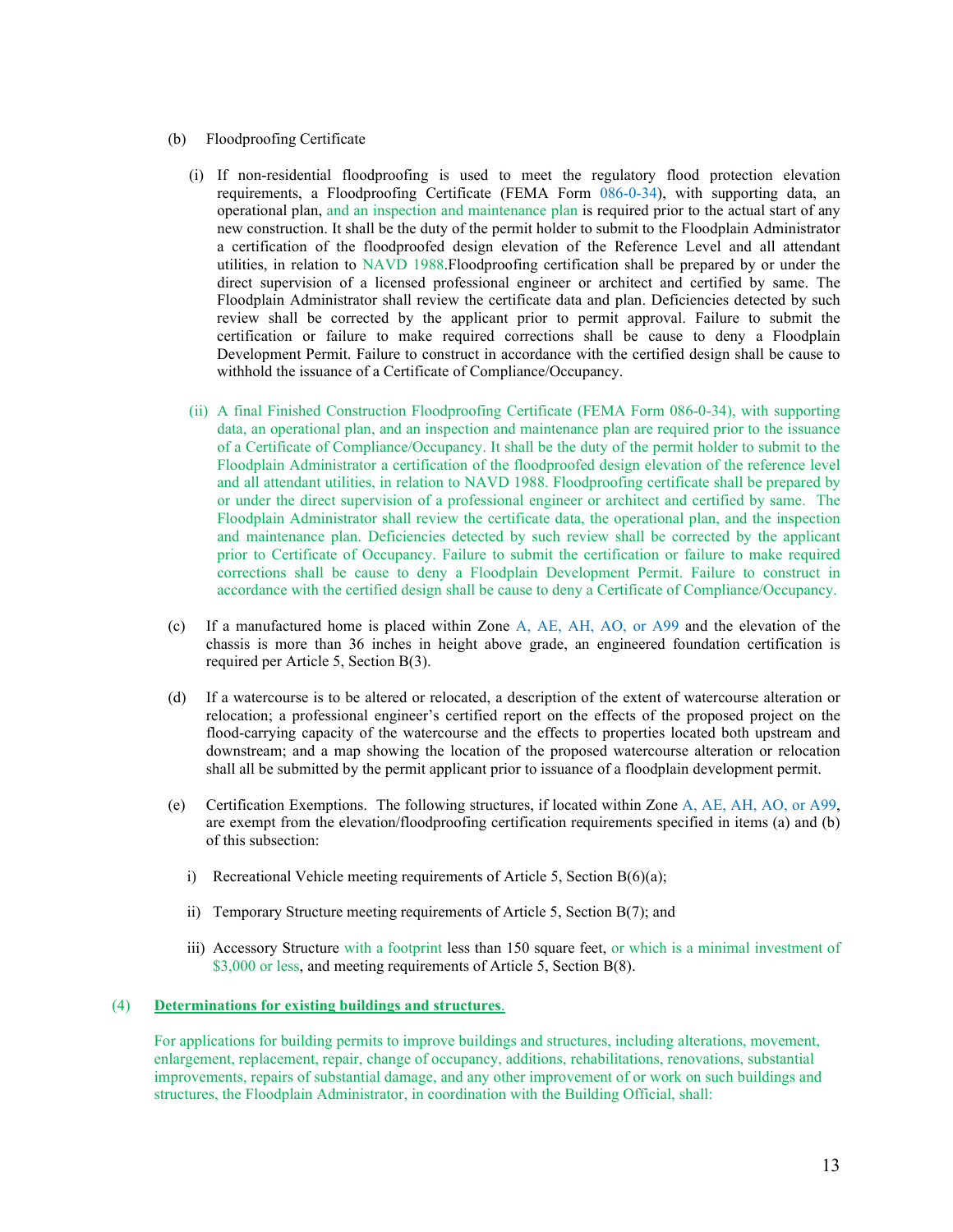- (a) Estimate the market value, or require the applicant to obtain an appraisal of the market value prepared by a qualified independent appraiser, of the building or structure before the start of construction of the proposed work; in the case of repair, the market value of the building or structure shall be the market value before the damage occurred and before any repairs are made;
- (b) Compare the cost to perform the improvement, the cost to repair a damaged building to its predamaged condition, or the combined costs of improvements and repairs, if applicable, to the market value of the building or structure;
- (c) Determine and document whether the proposed work constitutes substantial improvement or repair of substantial damage; and
- (d) Notify the applicant if it is determined that the work constitutes substantial improvement or repair of substantial damage and that compliance with the flood resistant construction requirements of the NC Building Code and this ordinance is required.

# **SECTION C. DUTIES AND RESPONSIBILITIES OF THE FLOODPLAIN ADMINISTRATOR**.

The Floodplain Administrator shall perform, but not be limited to, the following duties:

- (1) Review all floodplain development applications and issue permits for all proposed development within Special Flood Hazard Areas to assure that the requirements of this ordinance have been satisfied.
- (2) Review all proposed development within Special Flood Hazard Areas to assure that all necessary local, state and federal permits have been received, including Section 404 of the Federal Water Pollution Control Act Amendments of 1972, 33 U.S.C. 1334.
- (3) Notify adjacent communities and the North Carolina Department of Crime Control and Public Safety, Division of Emergency Management, State Coordinator for the National Flood Insurance Program prior to any alteration or relocation of a watercourse, and submit evidence of such notification to the Federal Emergency Management Agency (FEMA).
- (4) Assure that maintenance is provided within the altered or relocated portion of said watercourse so that the flood-carrying capacity is not diminished.
- (5) Prevent encroachments into Floodways and non-encroachment areas unless the certification and flood hazard reduction provisions of Article 5, Section E are met.
- (6) Obtain actual elevation (in relation to NAVD 1988) of the Reference Level (including Basement) and all attendant utilities of all new or substantially improved structures, in accordance with Article 4, Section B(3).
- (7) Obtain actual elevation (in relation to NAVD 1988) to which all new and substantially improved structures and utilities have been floodproofed, in accordance with Article 4, Section B(3).
- (8) Obtain actual elevation (in relation to NAVD 1988) of all public utilities in accordance with Article 4, Section B(3).
- (9) When floodproofing is utilized for a particular structure, obtain certifications from a licensed professional engineer or architect in accordance with Article 4, Section B(3) and Article 5, Section B(2).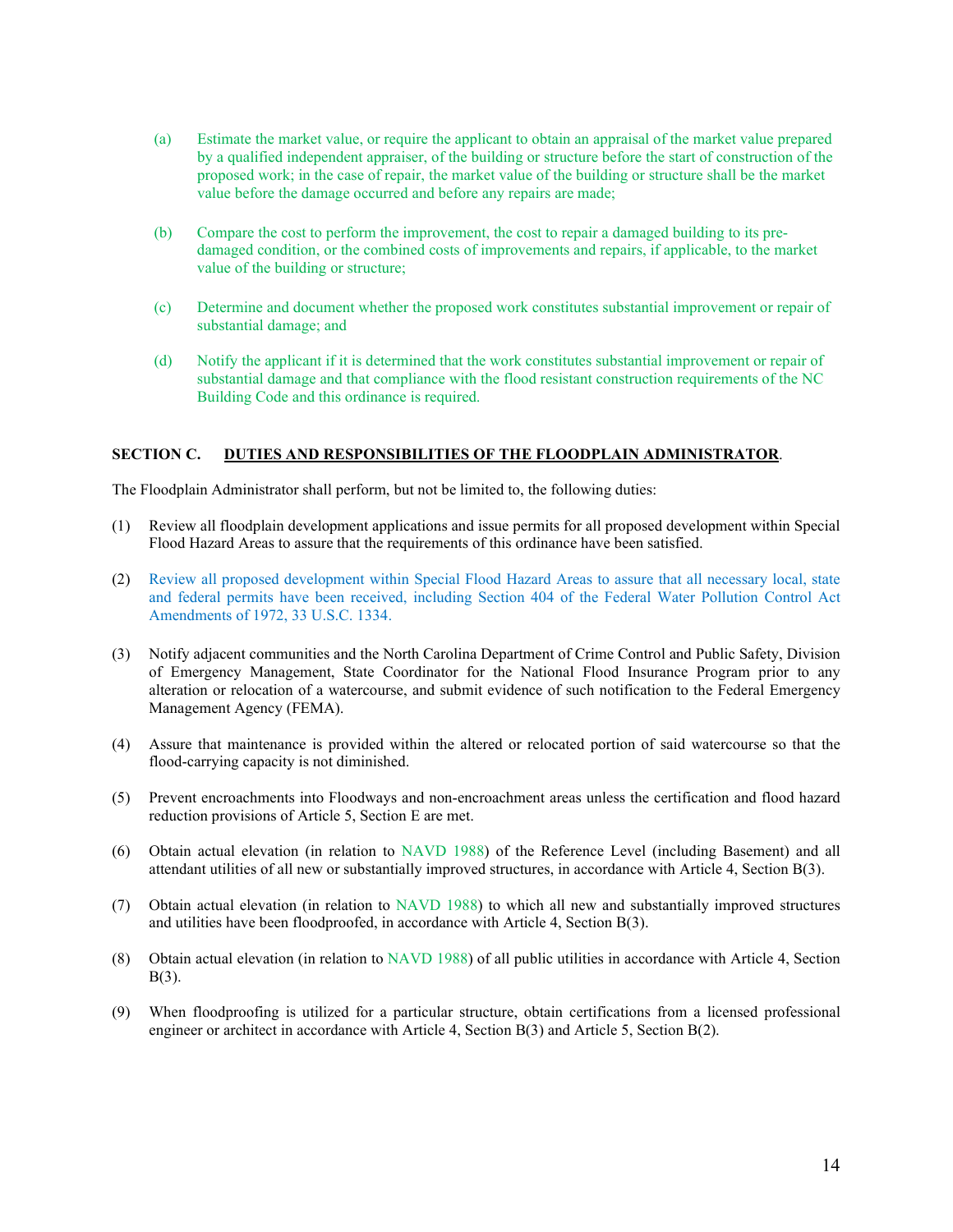- (10) Where interpretation is needed as to the exact location of boundaries of the Special Flood Hazard Areas (for example, where there appears to be a conflict between a mapped boundary and actual field conditions), make the necessary interpretation. The person contesting the location of the boundary shall be given a reasonable opportunity to appeal the interpretation as provided in this article.
- (11) When Base Flood Elevation data has not been provided in accordance with Article 3, Section B, obtain, review, and reasonably utilize any Base Flood Elevation data, along with Floodway data or non-encroachment area data available from a Federal, State, or other source, including data developed pursuant to Article 5, Section  $D(2)(b)$ , in order to administer the provisions of this ordinance.
- (12) When Base Flood Elevation data is provided but no Floodway nor non-encroachment area data has been provided in accordance with Article 3, Section B, obtain, review, and reasonably utilize any Floodway data or non-encroachment area data available from a Federal, State, or other source in order to administer the provisions of this ordinance.
- (13) When the lowest ground elevation of a parcel or structure in a Special Flood Hazard Area is above the Base Flood Elevation, advise the property owner of the option to apply for a Letter of Map Amendment (LOMA) from FEMA. Maintain a copy of the Letter of Map Amendment (LOMA) issued by FEMA in the floodplain development permit file.
- (14) Permanently maintain all records that pertain to the administration of this ordinance and make these records available for public inspection, recognizing that such information may be subject to the Privacy Act of 1974, as amended.
- (15) Make on-site inspections of work in progress. As the work pursuant to a Floodplain Development Permit progresses, the Floodplain Administrator shall make as many inspections of the work as may be necessary to ensure that the work is being done according to the provisions of the local ordinance and the terms of the permit. In exercising this power, the Floodplain Administrator has a right, upon presentation of proper credentials, to enter on any premises within the jurisdiction of the community at any reasonable hour for the purposes of inspection or other enforcement action.
- (16) Issue stop-work orders as required. Whenever a building or part thereof is being constructed, reconstructed, altered, or repaired in violation of this ordinance, the Floodplain Administrator may order the work to be immediately stopped. The stop-work order shall be in writing and directed to the person doing the work. The stop-work order shall state the specific work to be stopped, the specific reason(s) for the stoppage, and the condition(s) under which the work may be resumed. Violation of a stop-work order constitutes a misdemeanor.
- (17) Revoke floodplain development permits as required. The Floodplain Administrator may revoke and require the return of the Floodplain Development Permit by notifying the permit holder in writing stating the reason(s) for the revocation. Permits shall be revoked for any substantial departure from the approved application, plans, or specifications; for refusal or failure to comply with the requirements of State or local laws; or for false statements or misrepresentations made in securing the permit. Any Floodplain Development Permit mistakenly issued in violation of an applicable State or local law may also be revoked.
- (18) Make periodic inspections throughout all Special Flood Hazard Areas within the jurisdiction of the community. The Floodplain Administrator and each member of his or her inspections department shall have a right, upon presentation of proper credentials, to enter on any premises within the territorial jurisdiction of the department at any reasonable hour for the purposes of inspection or other enforcement action.
- (19) Follow through with corrective procedures of Article 4, Section D.
- (20) Review, provide input, and make recommendations for variance requests.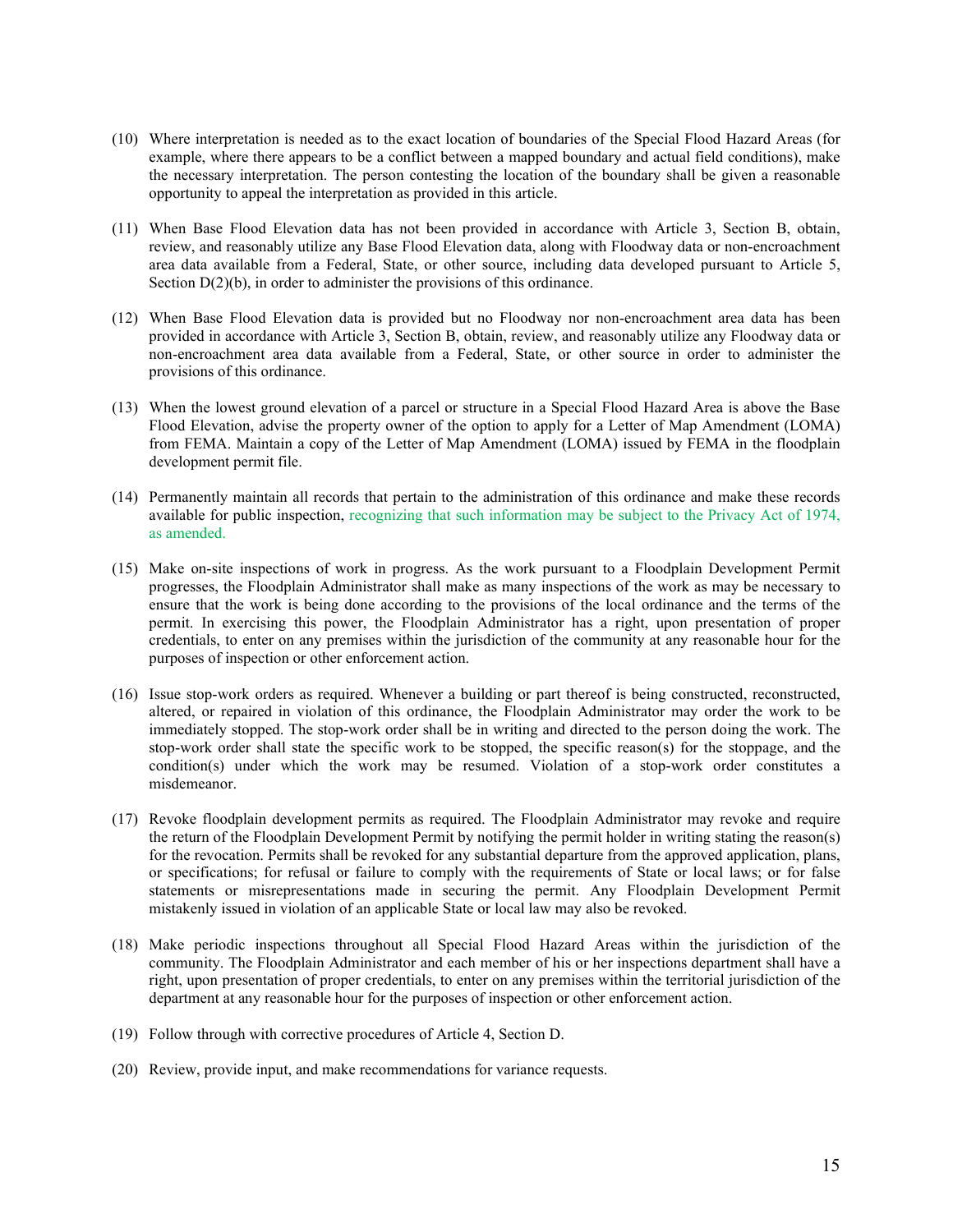- (21) Maintain a current map repository to include, but not limited to, historical and effective FIS Report, historical and effective FIRM and other official flood maps and studies adopted in accordance with Article 3, Section B of this ordinance, including any revisions thereto including Letters of Map Change, issued by FEMA. Notify State and FEMA of mapping needs.
- (22) Coordinate revisions to FIS reports and FIRMs, including Letters of Map Revision Based on Fill (LOMR-F) and Letters of Map Revision (LOMR).

# **SECTION D. CORRECTIVE PROCEDURES.**

- (1) Violations to be Corrected: When the Floodplain Administrator finds violations of applicable State and local laws, it shall be his or her duty to notify the owner or occupant of the building of the violation. The owner or occupant shall immediately remedy each of the violations of law cited in such notification.
- (2) Actions in Event of Failure to Take Corrective Action: If the owner of a building or property shall fail to take prompt corrective action, the Floodplain Administrator shall give the owner written notice, by certified or registered mail to the owner's last known address or by personal service, stating:
	- (a) that the building or property is in violation of the Flood Damage Prevention Ordinance;
	- (b) that a hearing will be held before the Floodplain Administrator at a designated place and time, not later than ten (10) days after the date of the notice, at which time the owner shall be entitled to be heard in person or by counsel and to present arguments and evidence pertaining to the matter; and,
	- (c) that following the hearing, the Floodplain Administrator may issue an order to alter, vacate, or demolish the building; or to remove fill as appears appropriate.
- (3) Order to Take Corrective Action: If, upon a hearing held pursuant to the notice prescribed above, the Floodplain Administrator shall find that the building or development is in violation of the Flood Damage Prevention Ordinance, they shall issue an order in writing to the owner, requiring the owner to remedy the violation within a specified time period, not less than sixty (60) calendar days, nor more than 180 calendar days. Where the Floodplain Administrator finds that there is imminent danger to life or other property, they may order that corrective action be taken in such lesser period as may be feasible.
- (4) Appeal: Any owner who has received an order to take corrective action may appeal the order to the local elected governing body by giving notice of appeal in writing to the Floodplain Administrator and the clerk within ten (10) days following issuance of the final order. In the absence of an appeal, the order of the Floodplain Administrator shall be final. The local governing body shall hear an appeal within a reasonable time and may affirm, modify and affirm, or revoke the order.
- (5) Failure to Comply with Order: If the owner of a building or property fails to comply with an order to take corrective action for which no appeal has been made or fails to comply with an order of the governing body following an appeal, the owner shall be guilty of a Class 1 misdemeanor and shall be punished at the discretion of the court.

#### **SECTION E. VARIANCE PROCEDURES.**

- (1) The Alamance Board of Adjustments as established by the Village of Alamance, hereinafter referred to as the "appeal board", shall hear and decide requests for variances from the requirements of this ordinance.
- (2) Any person aggrieved by the decision of the appeal board may appeal such decision to the Court, as provided in Chapter 7A of the North Carolina General Statutes.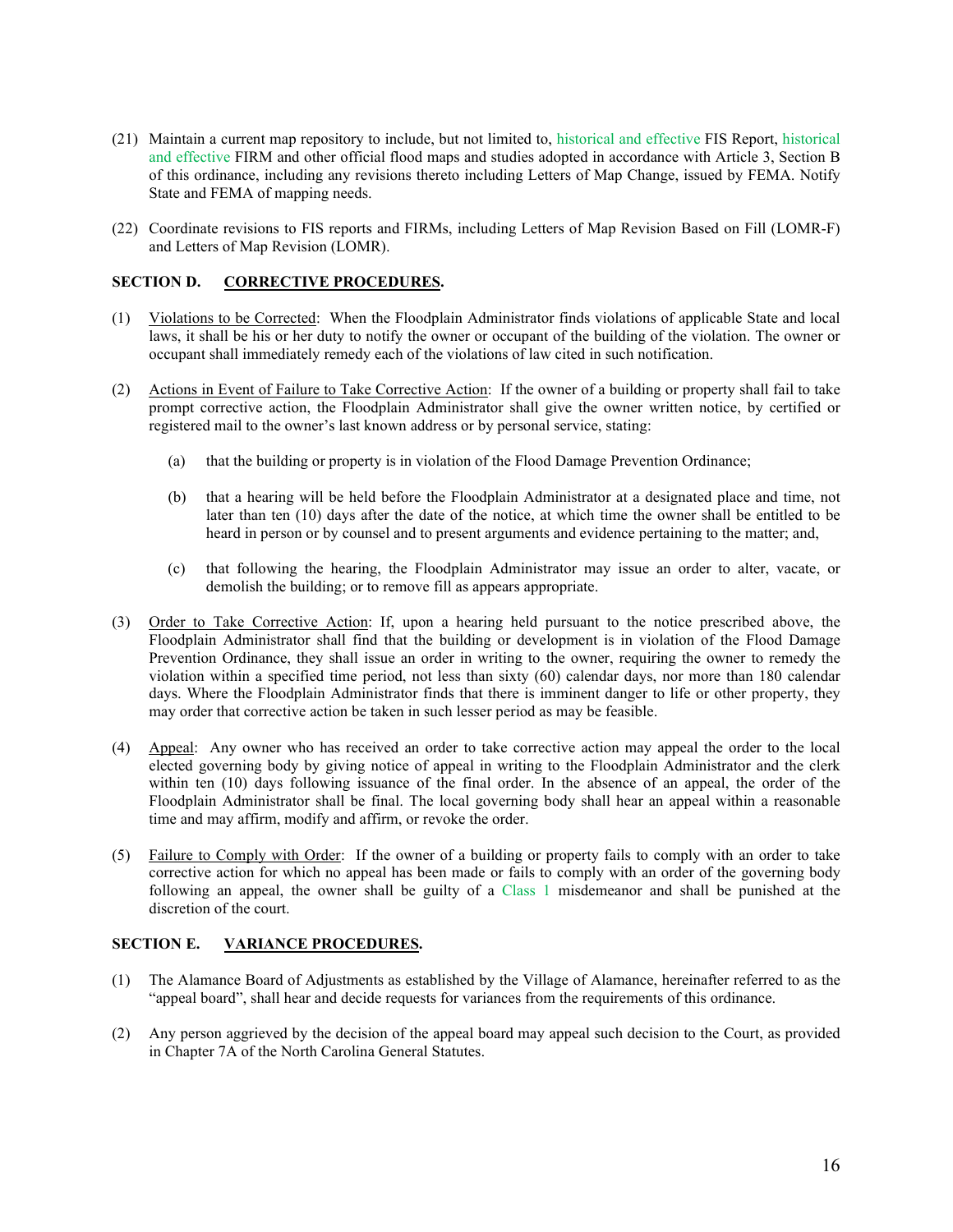- (3) Variances may be issued for:
	- (a) The repair or rehabilitation of historic structures upon the determination that the proposed repair or rehabilitation will not preclude the structure's continued designation as a historic structure and that the variance is the minimum necessary to preserve the historic character and design of the structure.
	- (b) Functionally dependent facilities if determined to meet the definition as stated in Article 2 of this ordinance, provided provisions of Article 4, Section E(9)(b), (c), and (e) have been satisfied, and such facilities are protected by methods that minimize flood damages.
	- (c) Any other type of development, provided it meets the requirements stated in this section.
- (4) In passing upon variances, the appeal board shall consider all technical evaluations, all relevant factors, all standards specified in other sections of this ordinance, and:
	- (a) The danger that materials may be swept onto other lands to the injury of others;
	- (b) The danger to life and property due to flooding or erosion damage;
	- (c) The susceptibility of the proposed facility and its contents to flood damage and the effect of such damage on the individual owner;
	- (d) The importance of the services provided by the proposed facility to the community;
	- (e) The necessity to the facility of a waterfront location as defined under Article 2 of this ordinance as a functionally dependent facility, where applicable;
	- (f) The availability of alternative locations, not subject to flooding or erosion damage, for the proposed use;
	- (g) The compatibility of the proposed use with existing and anticipated development;
	- (h) The relationship of the proposed use to the comprehensive plan and floodplain management program for that area;
	- (i) The safety of access to the property in times of flood for ordinary and emergency vehicles;
	- (j) The expected heights, velocity, duration, rate of rise, and sediment transport of the floodwaters and the effects of wave action, if applicable, expected at the site; and
	- (k) The costs of providing governmental services during and after flood conditions including maintenance and repair of public utilities and facilities such as sewer, gas, electrical and water systems, and streets and bridges.
- (5) A written report addressing each of the above factors shall be submitted with the application for a variance.
- (6) Upon consideration of the factors listed above and the purposes of this ordinance, the appeal board may attach such conditions to the granting of variances as it deems necessary to further the purposes of this ordinance.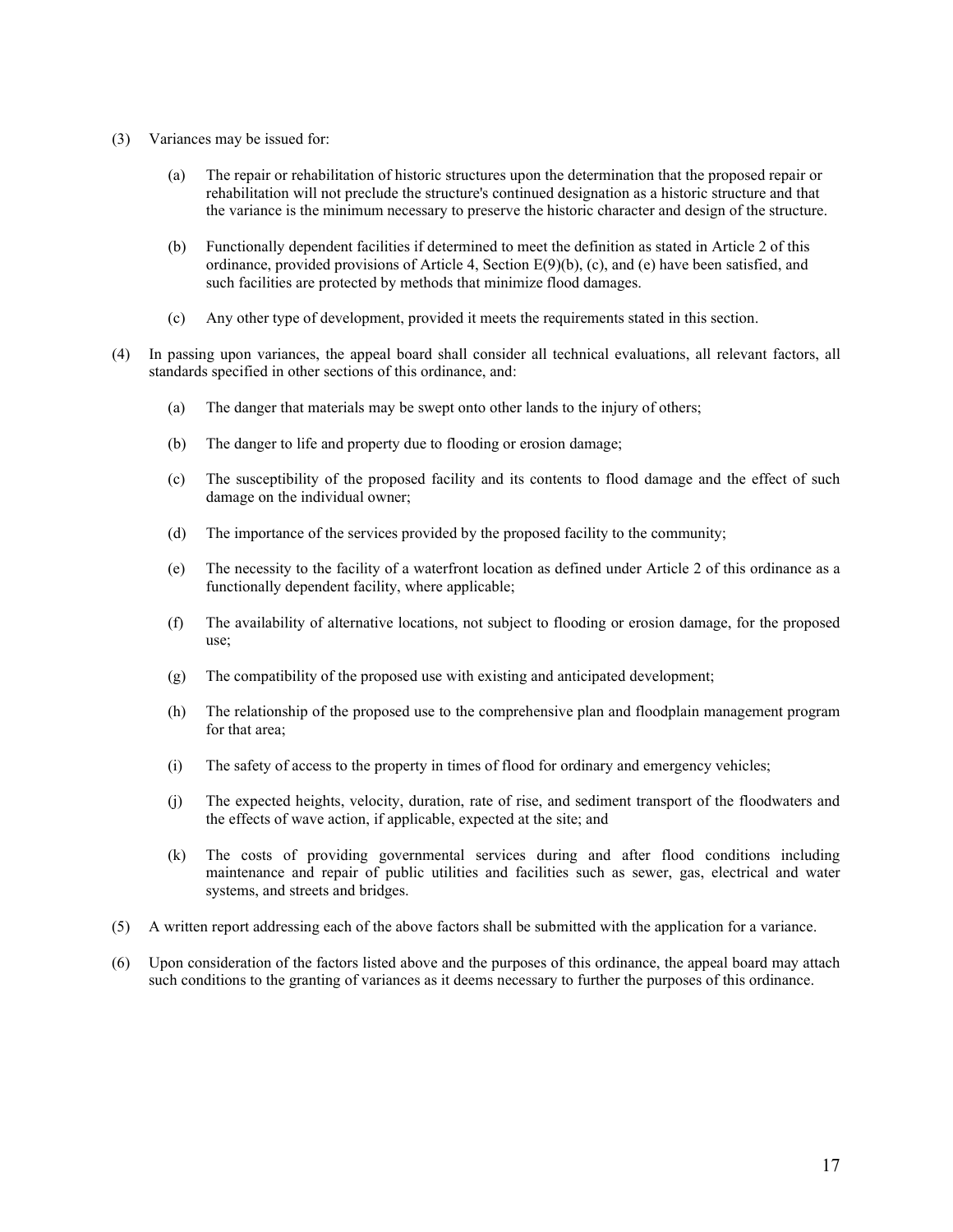- (7) Any applicant to whom a variance is granted shall be given written notice specifying the difference between the Base Flood Elevation and the elevation to which the structure is to be built and that such construction below the Base Flood Elevation increases risks to life and property, and that the issuance of a variance to construct a structure below the Base Flood Elevation will result in increased premium rates for flood insurance up to \$25 per \$100 of insurance coverage. Such notification shall be maintained with a record of all variance actions, including justification for their issuance.
- (8) The Floodplain Administrator shall maintain the records of all appeal actions and report any variances to the Federal Emergency Management Agency and the State of North Carolina upon request.
- (9) Conditions for Variances:
	- (a) Variances shall not be issued when the variance will make the structure in violation of other Federal, State, or local laws, regulations, or ordinances.
	- (b) Variances shall not be issued within any designated Floodway or non-encroachment area if the variance would result in any increase in flood levels during the base flood discharge.
	- (c) Variances shall only be issued upon a determination that the variance is the minimum necessary, considering the flood hazard, to afford relief.
	- (d) Variances shall only be issued prior to development permit approval.
	- (e) Variances shall only be issued upon:
		- i) A showing of good and sufficient cause;
		- ii) A determination that failure to grant the variance would result in exceptional hardship; and
		- iii) A determination that the granting of a variance will not result in increased flood heights, additional threats to public safety, or extraordinary public expense, create nuisance, cause fraud on or victimization of the public, or conflict with existing local laws or ordinances.
- (10) A variance may be issued for solid waste disposal facilities, hazardous waste management facilities, salvage yards, and chemical storage facilities that are located in Special Flood Hazard Areas provided that all of the following conditions are met.
	- (a) The use serves a critical need in the community.
	- (b) No feasible location exists for the use outside the Special Flood Hazard Area.
	- (c) The reference level of any structure is elevated or floodproofed to at least the regulatory flood protection elevation.
	- (d) The use complies with all other applicable Federal, State and local laws.
	- (e) The Village of Alamance has notified the Secretary of the North Carolina Department of Crime Control and Public Safety of its intention to grant a variance at least thirty (30) calendar days prior to granting the variance.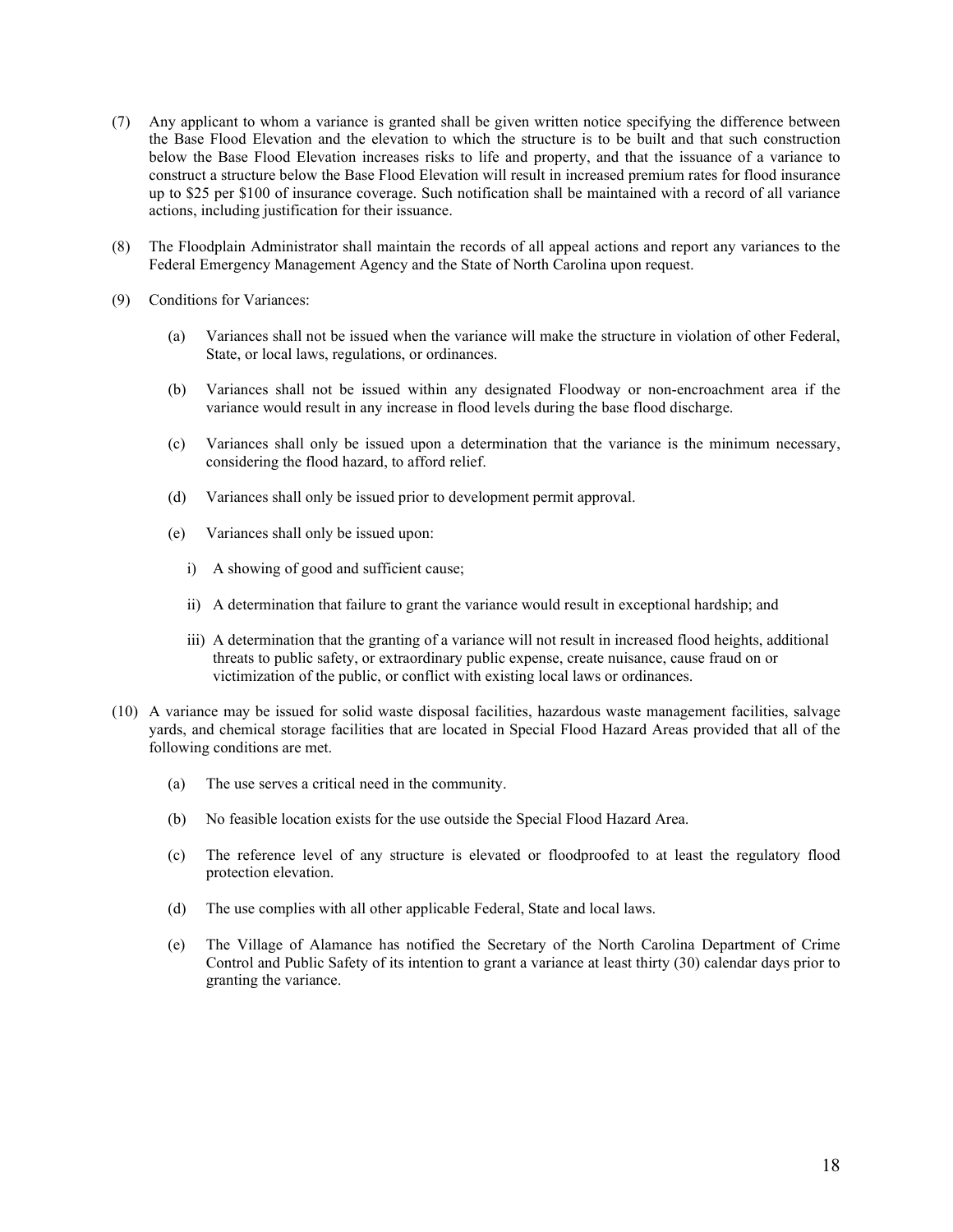#### **ARTICLE 13-5. PROVISIONS FOR FLOOD HAZARD REDUCTION.**

# **SECTION A. GENERAL STANDARDS.**

In all Special Flood Hazard Areas the following provisions are required:

- (1) All new construction and substantial improvements shall be designed (or modified) and adequately anchored to prevent flotation, collapse, and lateral movement of the structure.
- (2) All new construction and substantial improvements shall be constructed with materials and utility equipment resistant to flood damage in accordance with the FEMA Technical Bulletin 2, *Flood Damage-Resistant Materials Requirements.*
- (3) All new construction and substantial improvements shall be constructed by methods and practices that minimize flood damages.
- (4) All new electrical, heating, ventilation, plumbing, air conditioning equipment, and other service equipment shall be located at or above the RFPE or designed and installed to prevent water from entering or accumulating within the components during the occurrence of the base flood. These include, but are not limited to, HVAC equipment, water softener units, bath/kitchen fixtures, ductwork, electric/gas meter panels/boxes, utility/cable boxes, hot water heaters, and electric outlets/switches.
	- (a) Replacements part of a substantial improvement, electrical, heating, ventilation, plumbing, air conditioning equipment, and other service equipment shall also meet the above provisions.
	- (b) Replacements that are for maintenance and not part of a substantial improvement, may be installed at the original location provided the addition and/or improvements only comply with the standards for new construction consistent with the code and requirements for the original structure.
- (5) All new and replacement water supply systems shall be designed to minimize or eliminate infiltration of floodwaters into the system.
- (6) New and replacement sanitary sewage systems shall be designed to minimize or eliminate infiltration of floodwaters into the systems and discharges from the systems into flood waters.
- (7) On-site waste disposal systems shall be located and constructed to avoid impairment to them or contamination from them during flooding.
- (8) Nothing in this ordinance shall prevent the repair, reconstruction, or replacement of a building or structure existing on the effective date of this ordinance and located totally or partially within the Floodway, nonencroachment area, or stream setback, provided there is no additional encroachment below the regulatory flood protection elevation in the Floodway, non-encroachment area, or stream setback, and provided that such repair, reconstruction, or replacement meets all of the other requirements of this ordinance.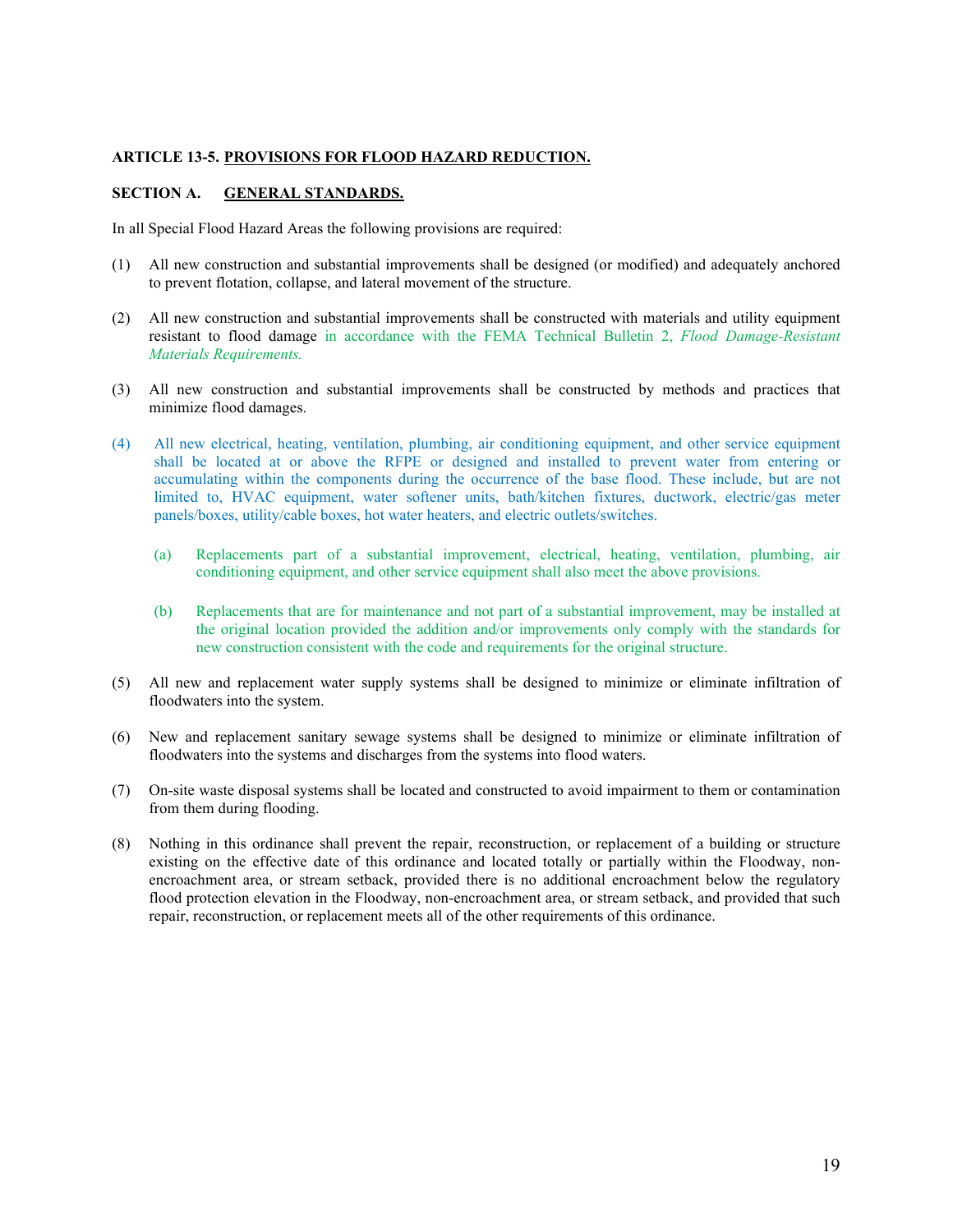- (9) New solid waste disposal facilities and sites, hazardous waste management facilities, salvage yards, and chemical storage facilities shall not be permitted, except by variance as specified in Article 4, Section E(10). A structure or tank for chemical or fuel storage incidental to an allowed use or to the operation of a water treatment plant or wastewater treatment facility may be located in a Special Flood Hazard Area only if the structure or tank is either elevated or floodproofed to at least the Regulatory Flood Protection Elevation and certified according to Article 4, Section B(3) of this ordinance.
- (10) All subdivision proposals and other development proposals shall be consistent with the need to minimize flood damage.
- (11) All subdivision proposals and other development proposals shall have public utilities and facilities such as sewer, gas, electrical, and water systems located and constructed to minimize flood damage.
- (12) All subdivision proposals and other development proposals shall have adequate drainage provided to reduce exposure to flood hazards.
- (13) All subdivision proposals and other development proposals shall have received all necessary permits from those governmental agencies for which approval is required by Federal or State law, including Section 404 of the Federal Water Pollution Control Act Amendments of 1972, 33 U.S.C. 1334.

# **SECTION B. SPECIFIC STANDARDS.**

In all Special Flood Hazard Areas where Base Flood Elevation data has been provided, as set forth in Article 3, Section B, or Article 4, Section C(11 & 12), the following provisions, in addition to Article 5, Section A, are required:

- (1) Residential Construction. New construction and substantial improvement of any residential structure (including manufactured homes) shall have the Reference Level, including Basement, elevated no lower than the Regulatory Flood Protection Elevation, as defined in Article 2 of this ordinance.
- (2) Non-Residential Construction. New construction and substantial improvement of any commercial, industrial, or other non-residential structure shall have the reference level, including Basement, elevated no lower than the Regulatory Flood Protection Elevation, as defined in Article 2 of this ordinance. Structures located in Zones A, AE, AH, AO, A99 may be floodproofed to the Regulatory Flood Protection Elevation in lieu of elevation provided that all areas of the structure, together with attendant utility and sanitary facilities, below the Regulatory Flood Protection Elevation are watertight with walls substantially impermeable to the passage of water, using structural components having the capability of resisting hydrostatic and hydrodynamic loads and the effect of buoyancy. A licensed professional engineer or architect shall certify that the floodproofing standards of this subsection are satisfied. Such certification shall be provided to the Floodplain Administrator as set forth in Article 4, Section B(3), along with the operational plan and the inspection and maintenance plan.
- (3) Manufactured Homes.
	- (a) New or replacement manufactured homes shall be elevated so that the reference level of the manufactured home is no lower than the Regulatory Flood Protection Elevation, as defined in Article 2 of this ordinance.
	- (b) Manufactured homes shall be securely anchored to an adequately anchored foundation to resist flotation, collapse, and lateral movement, either by engineer certification, or in accordance with the most current edition of the State of North Carolina Regulations for Manufactured Homes adopted by the Commissioner of Insurance pursuant to NCGS 143-143.15. Additionally, when the elevation would be met by an elevation of the chassis thirty-six (36) inches or less above the grade at the site, the chassis shall be supported by reinforced piers or engineered foundation. When the elevation of the chassis is above thirty-six (36) inches in height, an engineering certification is required.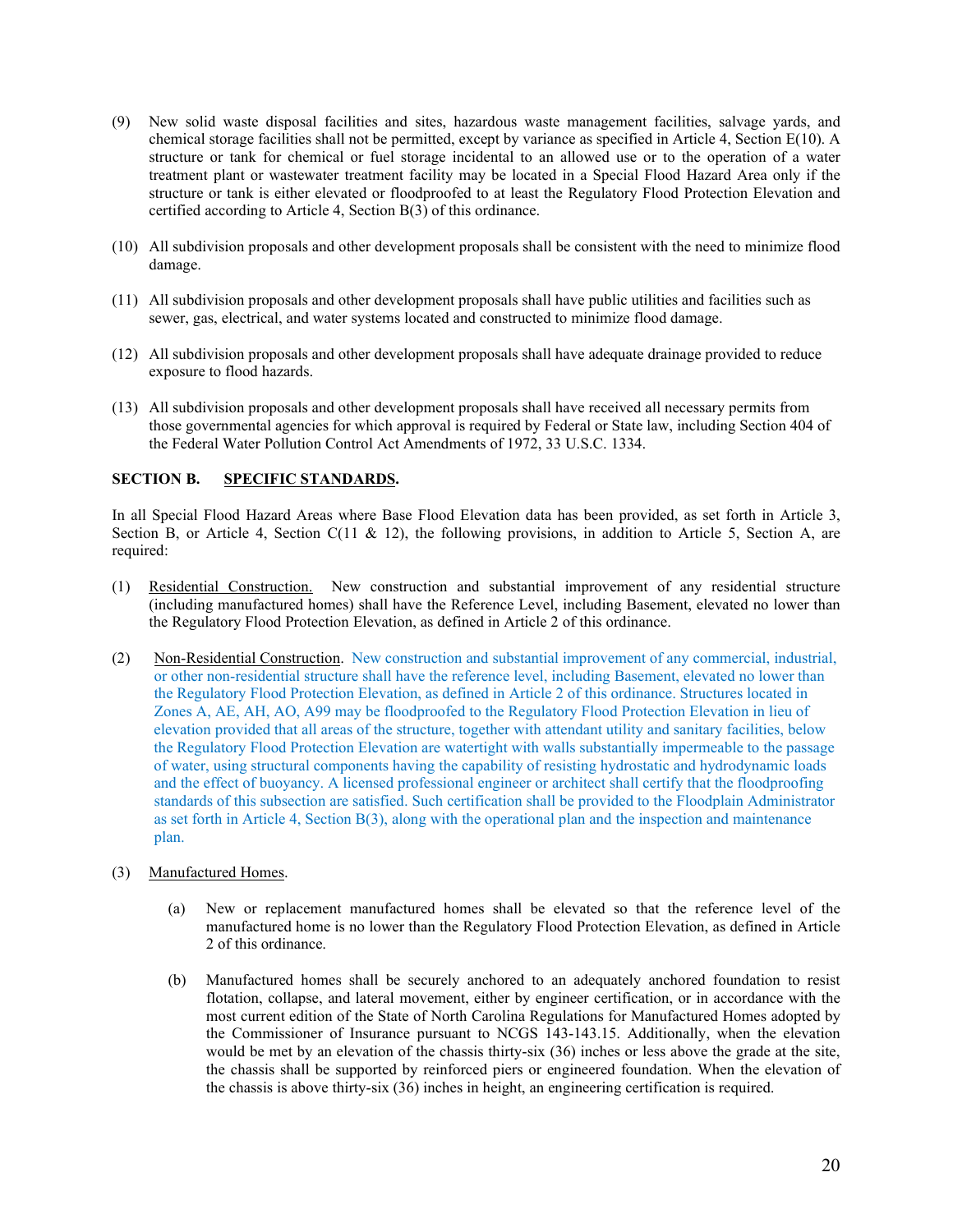- (c) All enclosures or skirting below the lowest floor shall meet the requirements of Article 5, Section  $B(4)(a)$ , (b), and (c).
- (d) An evacuation plan must be developed for evacuation of all residents of all new, substantially improved or substantially damaged manufactured home parks or subdivisions located within flood prone areas. This plan shall be filed with and approved by the Floodplain Administrator and the local Emergency Management coordinator.
- (4) Elevated Buildings. Fully enclosed area, of new construction and substantially improved structures, which is below the lowest floor:
	- (a) Shall not be designed or used for human habitation, but shall only be used for parking of vehicles, building access, or limited storage of maintenance equipment used in connection with the premises. Access to the enclosed area shall be the minimum necessary to allow for parking of vehicles (garage door) or limited storage of maintenance equipment (standard exterior door), or entry to the living area (stairway or elevator). The interior portion of such enclosed area shall not be finished or partitioned into separate rooms, except to enclose storage areas;
	- (b) Shall not be temperature-controlled or conditioned
	- (c) Shall be constructed entirely of flood resistant materials below the Regulatory Flood Protection Elevation;
	- (d) Shall include, in Zones A, AE, AH, AO, A99, flood openings to automatically equalize hydrostatic flood forces on walls by allowing for the entry and exit of floodwaters. To meet this requirement, the openings must either be certified by a licensed professional engineer or architect or meet or exceed the following minimum design criteria;
		- i) A minimum of two flood openings on different sides of each enclosed area subject to flooding;
		- ii) The total net area of all flood openings must be at least one (1) square inch for each square foot of enclosed area subject to flooding;
		- iii) If a building has more than one enclosed area, each enclosed area must have flood openings to allow floodwaters to automatically enter and exit;
		- iv) The bottom of all required flood openings shall be no higher than one (1) foot above the adjacent grade;
		- v) Flood openings may be equipped with screens, louvers, or other coverings or devices, provided they permit the automatic flow of floodwaters in both directions; and
		- vi) Enclosures made of flexible skirting are not considered enclosures for regulatory purposes, and, therefore, do not require flood openings. Masonry or wood underpinning, regardless of structural status, is considered an enclosure and requires flood openings as outlined above.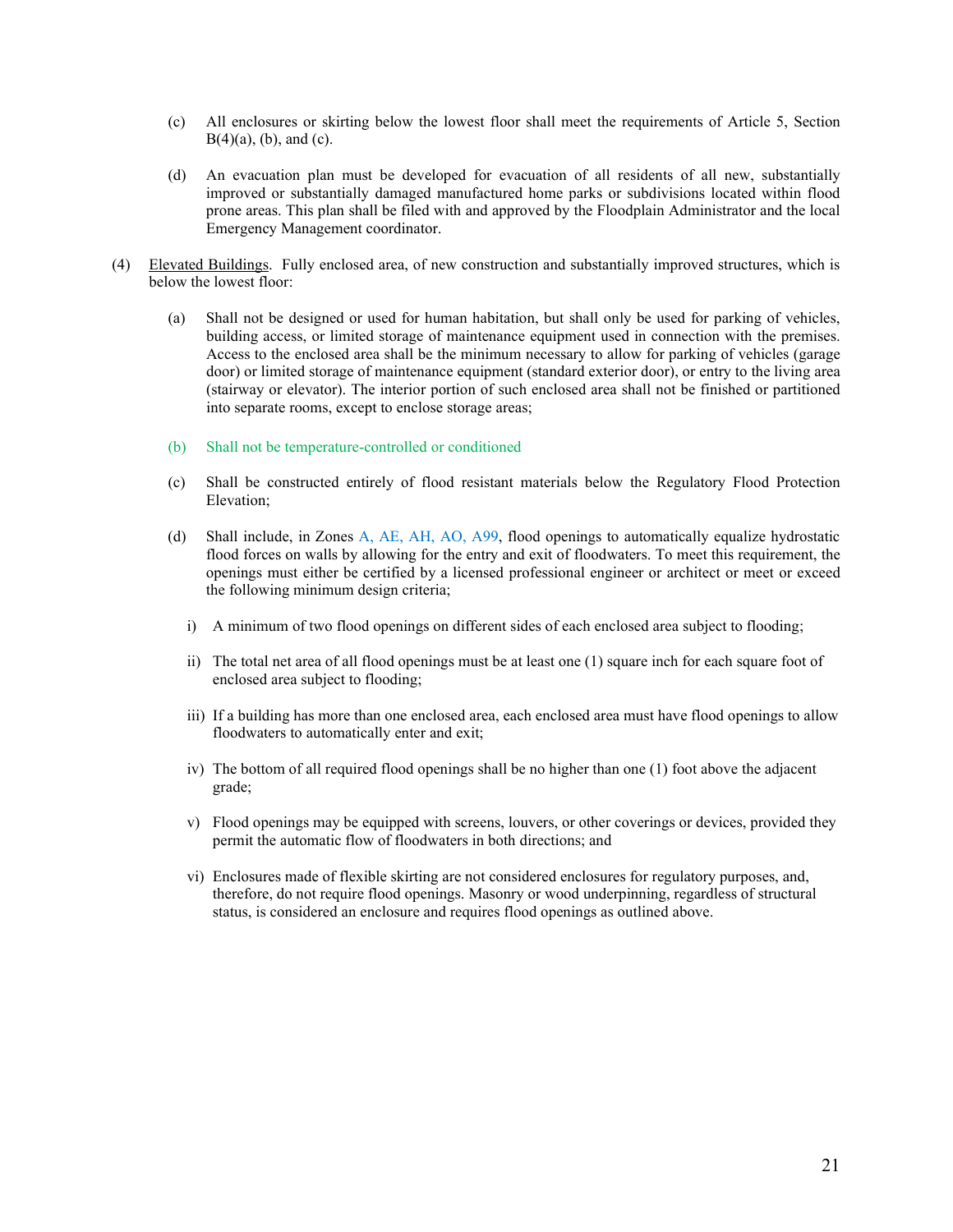#### (5) Additions/Improvements.

- (a) Additions and/or improvements to pre-FIRM structures when the addition and/or improvements in combination with any interior modifications to the existing structure are:
	- i) Not a substantial improvement, the addition and/or improvements must be designed to minimize flood damages and must not be any more non-conforming than the existing structure.
	- ii) A substantial improvement, both the existing structure and the addition and/or improvements must comply with the standards for new construction.
- (b) Additions to post-FIRM structures with no modifications to the existing structure other than a standard door in the common wall shall require only the addition to comply with the standards for new construction.
- (c) Additions and/or improvements to post-FIRM structures when the addition and/or improvements in combination with any interior modifications to the existing structure are:
	- i) Not a substantial improvement, the addition and/or improvements only must comply with the standards for new construction.
	- ii) a substantial improvement, both the existing structure and the addition and/or improvements must comply with the standards for new construction.
- (5) Recreational Vehicles. Recreational vehicles shall either:
	- (a) Temporary Placement
		- i) Be on site for fewer than 180 consecutive days; or
		- ii) Be fully licensed and ready for highway use. (A recreational vehicle is ready for highway use if it is on its wheels or jacking system, is attached to the site only by quick disconnect type utilities, and has no permanently attached additions.)
	- (b) Permanent Placement. Recreational vehicles that do not meet the limitations of Temporary Placement shall meet all the requirements for new construction.
- (7) Temporary Non-Residential Structures. Prior to the issuance of a floodplain development permit for a temporary structure, the applicant must submit to the Floodplain Administrator a plan for the removal of such structure(s) in the event of a hurricane, flash flood or other type of flood warning notification**.** The following information shall be submitted in writing to the Floodplain Administrator for review and written approval;
	- (a) A specified time period for which the temporary use will be permitted. Time specified may not exceed three months, renewable up to one (1) year;
	- (b) The name, address, and phone number of the individual responsible for the removal of the temporary structure;
	- (c) The time frame prior to the event at which a structure will be removed (i.e., minimum of 72 hours before landfall of a hurricane or immediately upon flood warning notification);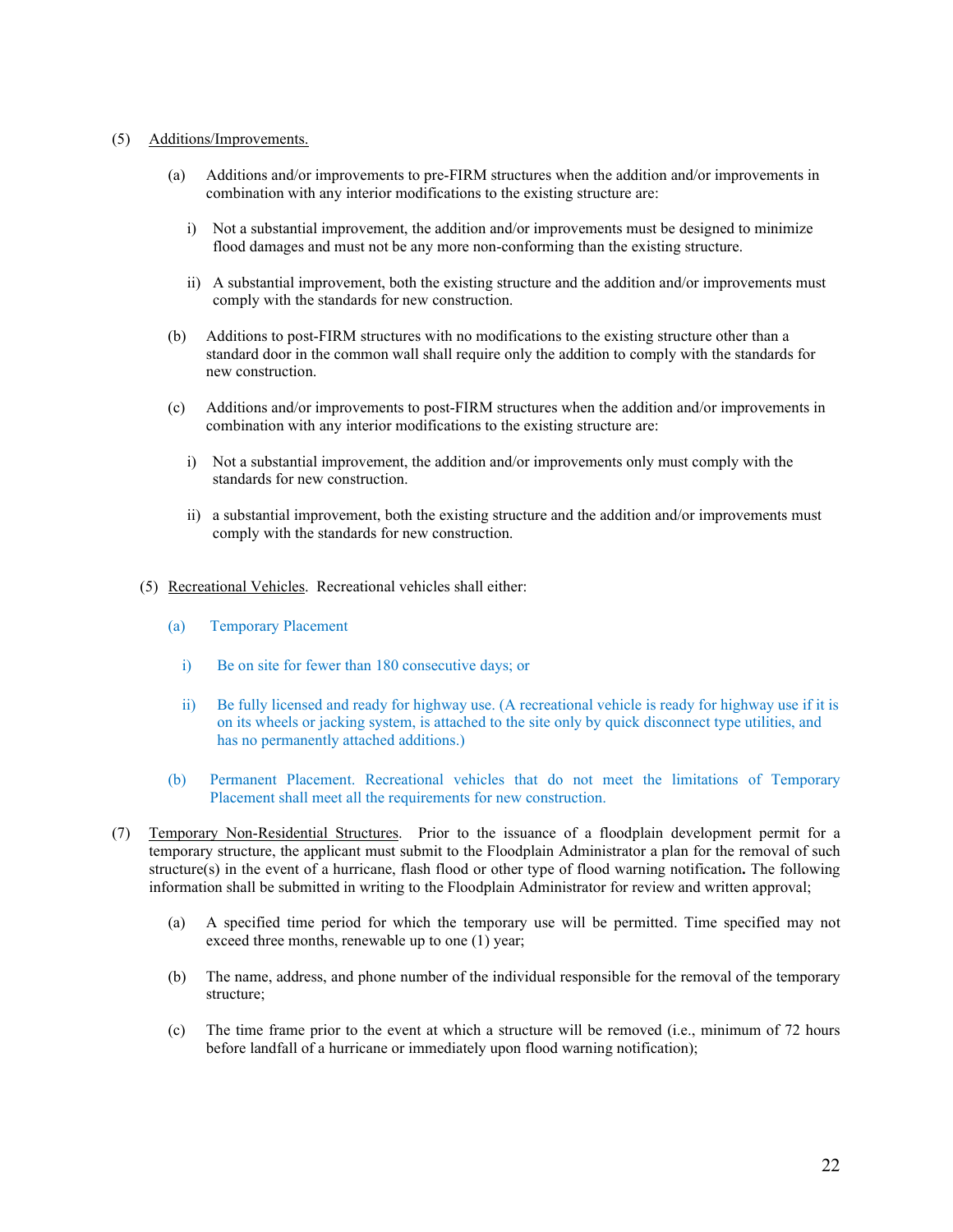- (d) A copy of the contract or other suitable instrument with the entity responsible for physical removal of the structure; and
- (e) Designation, accompanied by documentation, of a location outside the Special Flood Hazard Area, to which the temporary structure will be moved.
- (8) Accessory Structures. When accessory structures (sheds, detached garages, etc.) are to be placed within a Special Flood Hazard Area, the following criteria shall be met:
	- (a) Accessory structures shall not be used for human habitation (including working, sleeping, living, cooking or restroom areas);
	- (b) Accessory structures shall not be temperature-controlled;
	- (c) Accessory structures shall be designed to have low flood damage potential;
	- (d) Accessory structures shall be constructed and placed on the building site so as to offer the minimum resistance to the flow of floodwaters;
	- (e) Accessory structures shall be firmly anchored in accordance with Article 5, Section A(1);
	- (f) All service facilities such as electrical shall be installed in accordance with Article 5, Section  $A(4)$ ; and
	- (g) Flood openings to facilitate automatic equalization of hydrostatic flood forces shall be provided below regulatory flood protection elevation in conformance with Article 5, Section B(4)(c).

An accessory structure with footprint less than 150 square feet, or which is a minimal investment of \$3,000 or less, and satisfies the criteria outlined above does is not required to meet the elevation or floodproofing standards of Article 5, Section B (2). Elevation or floodproofing certifications are required for all other accessory structures in accordance with Article 4, Section B(3).

- (9) Tanks. When gas and liquid storage tanks are to be placed within a Special Flood Hazard Area, the following criteria shall be met:
	- (a) Underground tanks. Underground tanks in flood hazard areas shall be anchored to prevent flotation, collapse or lateral movement resulting from hydrodynamic and hydrostatic loads during conditions of the design flood, including the effects of buoyancy assuming the tank is empty;
	- (b) Above-ground tanks, elevated. Above-ground tanks in flood hazard areas shall be elevated to or above the Regulatory Flood Protection Elevation on a supporting structure that is designed to prevent flotation, collapse or lateral movement during conditions of the design flood. Tank-supporting structures shall meet the foundation requirements of the applicable flood hazard area;
	- (c) Above-ground tanks, not elevated. Above-ground tanks that do not meet the elevation requirements of Section B (2) of this ordinance shall be permitted in flood hazard areas provided the tanks are designed, constructed, installed, and anchored to resist all flood-related and other loads, including the effects of buoyancy, during conditions of the design flood and without release of contents in the floodwaters or infiltration by floodwaters into the tanks. Tanks shall be designed, constructed, installed, and anchored to resist the potential buoyant and other flood forces acting on an empty tank during design flood conditions.
	- (d) Tank inlets and vents. Tank inlets, fill openings, outlets and vents shall be:
		- (i) At or above the Regulatory Flood Protection Elevation or fitted with covers designed to prevent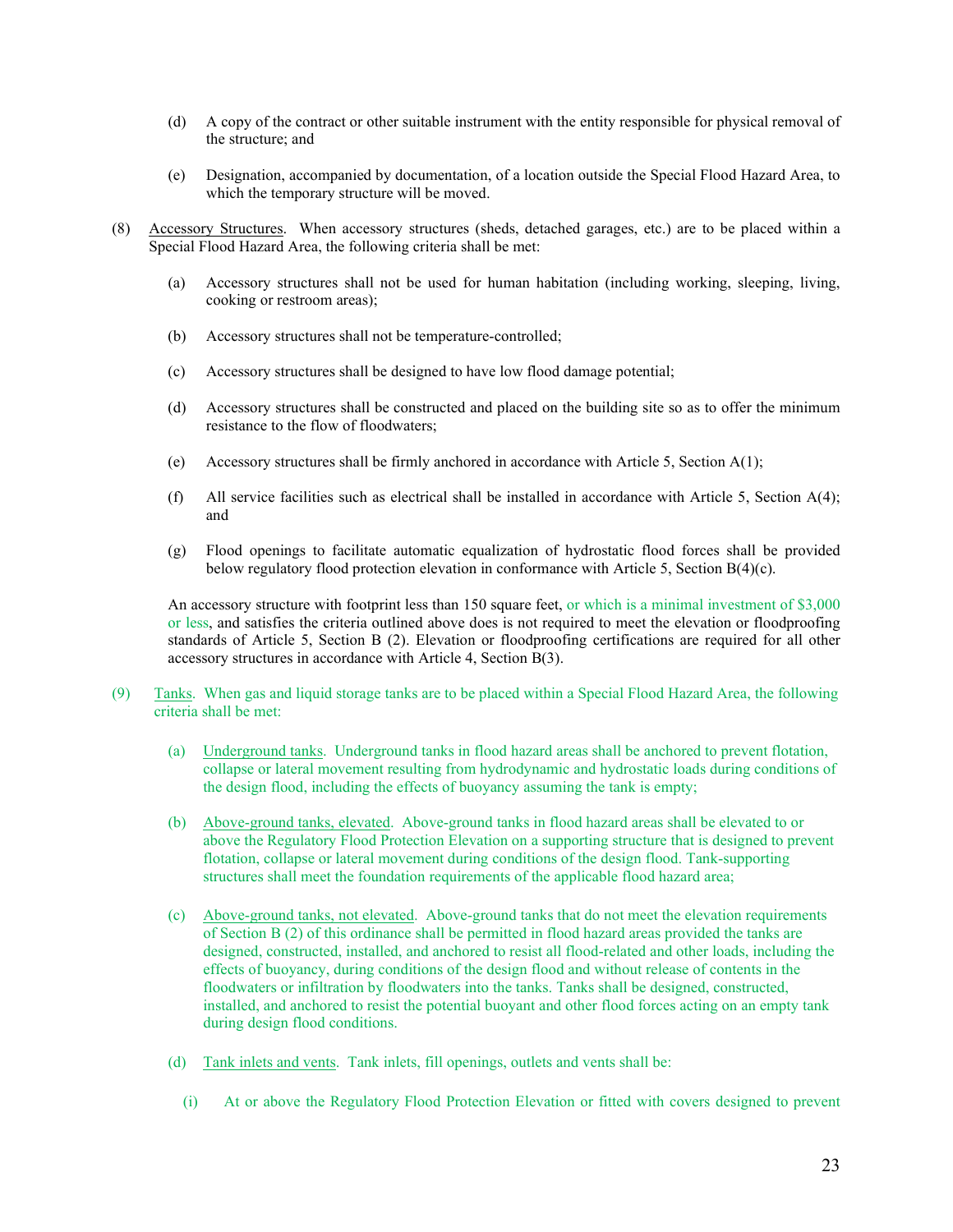the inflow of floodwater or outflow of the contents of the tanks during conditions of the design flood; and

(ii) Anchored to prevent lateral movement resulting from hydrodynamic and hydrostatic loads, including the effects of buoyancy, during conditions of the design flood.

#### (10) Other Development.

- (a) Fences in regulated Floodways and NEAs that have the potential to block the passage of floodwaters, such as stockade fences and wire mesh fences, shall meet the limitations of Article 5, Section F of this ordinance.
- (b) Retaining walls, sidewalks and driveways in regulated Floodways and NEAs. Retaining walls and sidewalks and driveways that involve the placement of fill in regulated Floodways shall meet the limitations of Article 5, Section F of this ordinance.
- (c) Roads and watercourse crossings in regulated Floodways and NEAs. Roads and watercourse crossings, including roads, bridges, culverts, low-water crossings and similar means for vehicles or pedestrians to travel from one side of a watercourse to the other side, that encroach into regulated Floodways shall meet the limitations of Article 5, Section F of this ordinance.

# **SECTION C. RESERVED.**

# **SECTION D. STANDARDS FOR FLOODPLAINS WITHOUT ESTABLISHED BASE FLOOD ELEVATIONS.**

Within the Special Flood Hazard Areas designated as Approximate Zone A and established in Article 3, Section B, where no Base Flood Elevation data has been provided by FEMA, the following provisions, in addition to Article 5, Sections A and B, shall apply:

- (1) No encroachments, including fill, new construction, substantial improvements or new development shall be permitted within a distance of twenty (20) feet each side from top of bank or five times the width of the stream, whichever is greater, unless certification with supporting technical data by a licensed professional engineer is provided demonstrating that such encroachments shall not result in any increase in flood levels during the occurrence of the base flood discharge.
- (2) The BFE used in determining the Regulatory Flood Protection Elevation shall be determined based on one of the following criteria set in priority order:
	- (a) If Base Flood Elevation data is available from other sources, all new construction and substantial improvements within such areas shall also comply with all applicable provisions of this ordinance and shall be elevated or floodproofed in accordance with standards in Article 4, Section C(11 & 12).
	- (b) All subdivision, manufactured home park and other development proposals shall provide Base Flood Elevation data if development is greater than five (5) acres or has more than fifty (50) lots/manufactured home sites. Such Base Flood Elevation data shall be adopted by reference per Article 3, Section B to be utilized in implementing this ordinance.
	- (c) When Base Flood Elevation data is not available from a Federal, State, or other source as outlined above, the reference level shall be elevated to or above the Regulatory Flood Protection Elevation, as defined in Article 2.

# **SECTION E. STANDARDS FOR RIVERINE FLOODPLAINS WITH BFE BUT WITHOUT ESTABLISHED FLOODWAYS OR NON-ENCROACHMENT AREAS.**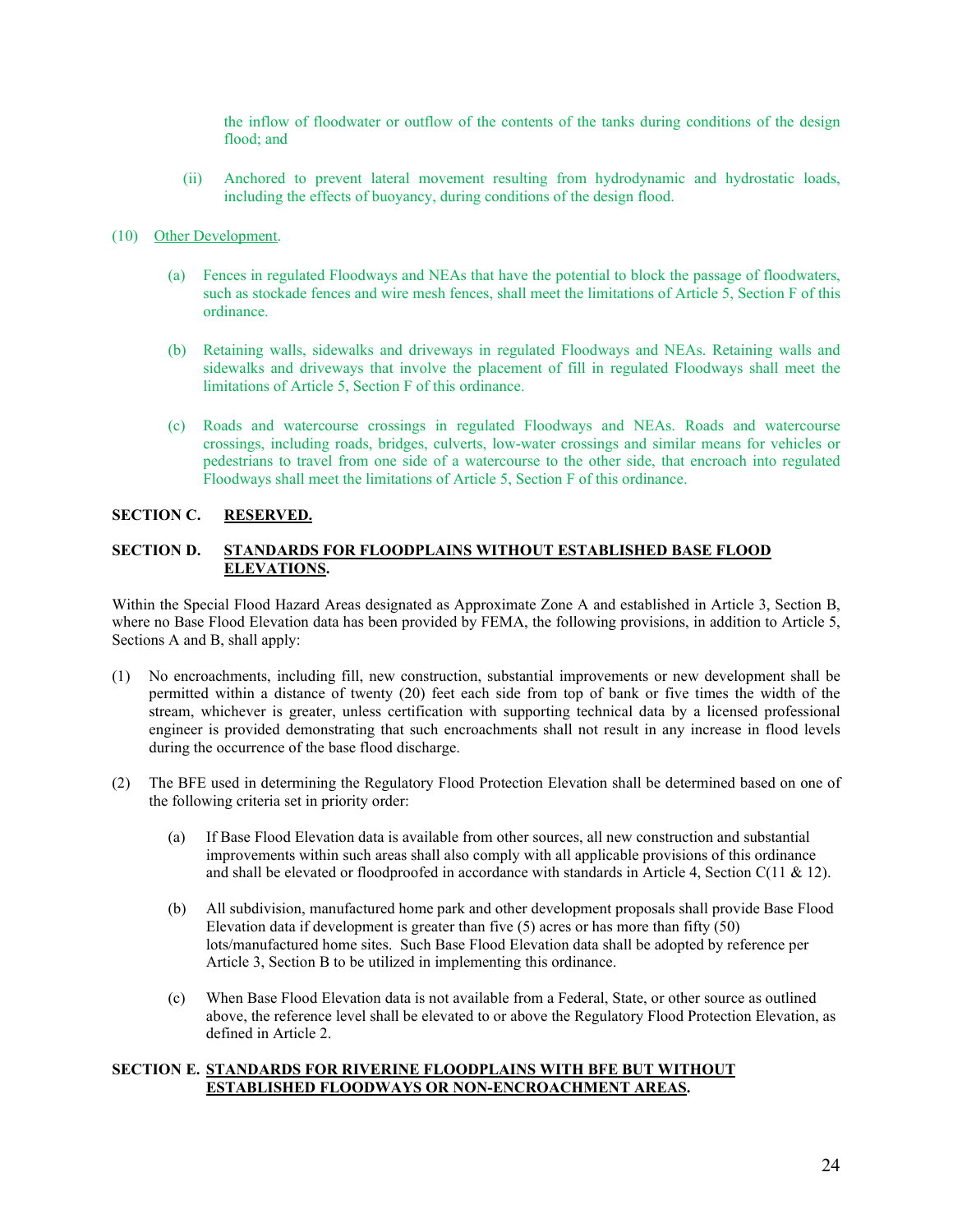Along rivers and streams where Base Flood Elevation data is provided but neither Floodway nor non-encroachment areas are identified for a Special Flood Hazard Area on the FIRM or in the FIS report, the following requirements shall apply to all development within such areas:

- (1) Standards outlined in Article 5, Sections A and B; and
- (2) Until a regulatory Floodway or non-encroachment area is designated, no encroachments, including fill, new construction, substantial improvements, or other development, shall be permitted unless certification with supporting technical data by a licensed professional engineer is provided demonstrating that the cumulative effect of the proposed development, when combined with all other existing and anticipated development, will not increase the water surface elevation of the base flood more than one (1) foot at any point within the community.

# **SECTION F. FLOODWAYS AND NON-ENCROACHMENT AREAS.**

Areas designated as Floodways or non-encroachment areas are located within the Special Flood Hazard Areas established in Article 3, Section B. The Floodways and non-encroachment areas are extremely hazardous areas due to the velocity of floodwaters that have erosion potential and carry debris and potential projectiles. The following provisions, in addition to standards outlined in Article 5, Sections A and B, shall apply to all development within such areas:

- (1) No encroachments, including fill, new construction, substantial improvements and other developments shall be permitted unless it has been demonstrated that:
	- (a) The proposed encroachment would not result in any increase in the flood levels during the occurrence of the base flood, based on hydrologic and hydraulic analyses performed in accordance with standard engineering practice and presented to the Floodplain Administrator prior to issuance of Floodplain Development Permit, or
	- (b) A Conditional Letter of Map Revision (CLOMR) has been approved by FEMA. A Letter of Map Revision (LOMR) must also be obtained upon completion of the proposed encroachment.
- (2) If Article 5, Section F(1) is satisfied, all development shall comply with all applicable flood hazard reduction provisions of this ordinance.
- (3) No manufactured homes shall be permitted, except replacement manufactured homes in an existing manufactured home park or subdivision, provided the following provisions are met:
	- (a) The anchoring and the elevation standards of Article 5, Section B(3); and
	- (b) The no encroachment standard of Article 5, Section F(1).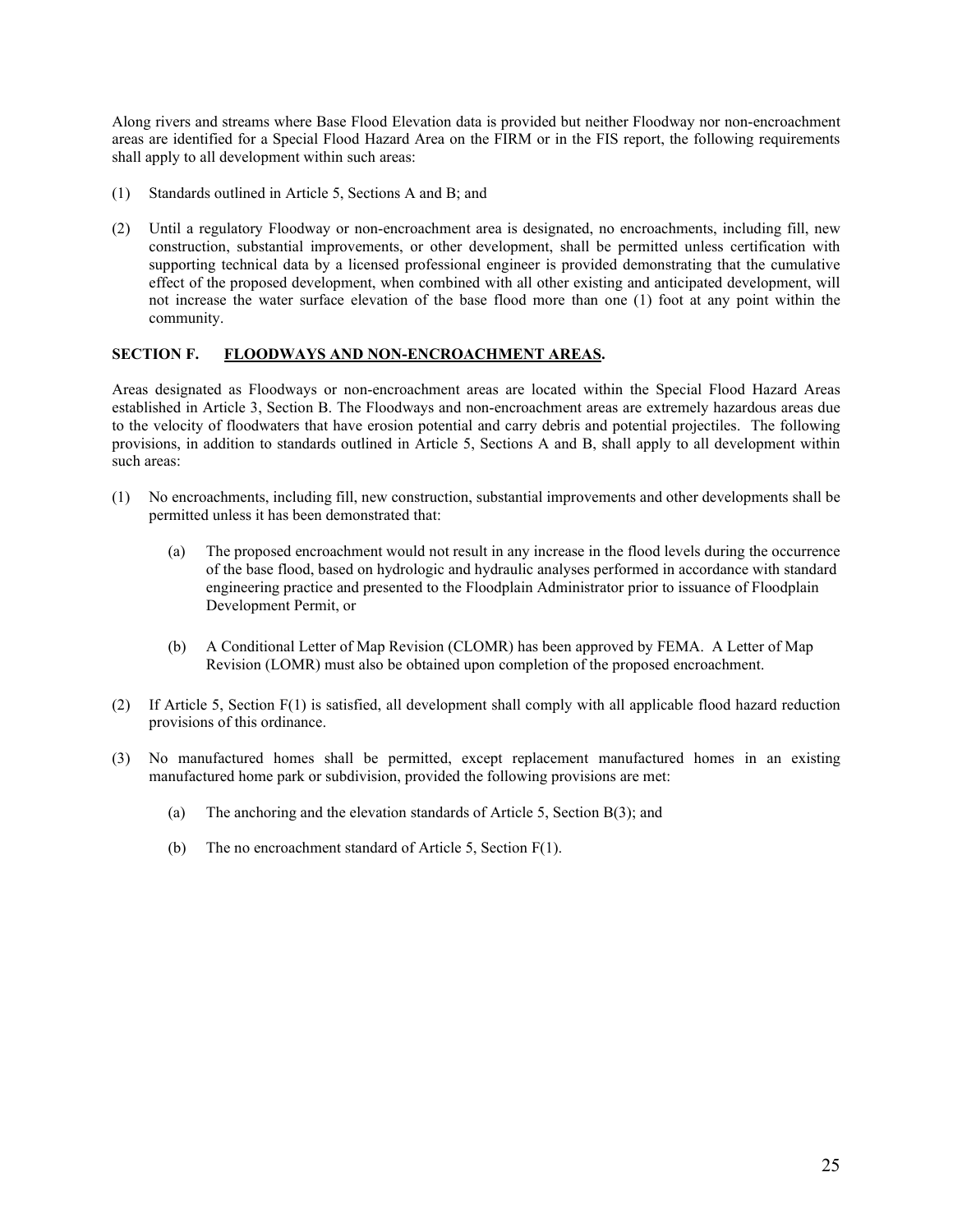# **SECTION G. STANDARDS FOR AREAS OF SHALLOW FLOODING (ZONE AO).**

Located within the Special Flood Hazard Areas established in Article 3, Section B, are areas designated as shallow flooding areas. These areas have special flood hazards associated with base flood depths of one (1) to three (3) feet where a clearly defined channel does not exist and where the path of flooding is unpredictable and indeterminate. In addition to Article 5, Section A, all new construction and substantial improvements shall meet the following requirements:

- (1) The reference level shall be elevated at least as high as the depth number specified on the Flood Insurance Rate Map (FIRM), in feet, plus a Freeboard of two (2) feet, above the highest adjacent grade; or at least two (2) feet above the highest adjacent grade plus a Freeboard of two (2) feet if no depth number is specified.
- (2) Non-residential structures may, in lieu of elevation, be floodproofed to the same level as required in Article 5, Section H(1) so that the structure, together with attendant utility and sanitary facilities, below that level shall be watertight with walls substantially impermeable to the passage of water and with structural components having the capability of resisting hydrostatic and hydrodynamic loads and effects of buoyancy. Certification is required as per Article 4, Section B(3) and Article 5, Section B(2).
- (3) Adequate drainage paths shall be provided around structures on slopes, to guide floodwaters around and away from proposed structures.

# **SECTION H. STANDARDS FOR AREAS OF SHALLOW FLOODING (ZONE AH).**

Located within the Special Flood Hazard Areas established in Article 3, Section B, are areas designated as shallow flooding areas. These areas are subject to inundation by 1-percent-annual-chance shallow flooding (usually areas of ponding) where average depths are one (1) to three (3) feet. Base Flood Elevations are derived from detailed hydraulic analyses are shown in this zone. In addition to Article 5, Sections A and B, all new construction and substantial improvements shall meet the following requirements:

(1) Adequate drainage paths shall be provided around structures on slopes, to guide floodwaters around and away from proposed structures.

# **ARTICLE 13-6. LEGAL STATUS PROVISIONS.**

# **SECTION A. EFFECT ON RIGHTS AND LIABILITIES UNDER THE EXISTING FLOOD DAMAGE PREVENTION ORDINANCE.**

This ordinance in part comes forward by re-enactment of some of the provisions of the Flood Damage Prevention Ordinance enacted April 27, 1987 as amended, and it is not the intention to repeal but rather to re-enact and continue to enforce without interruption of such existing provisions, so that all rights and liabilities that have accrued thereunder are reserved and may be enforced. The enactment of this ordinance shall not affect any action, suit or proceeding instituted or pending. All provisions of the Flood Damage Prevention Ordinance of the Village of Alamance enacted on April 27, 1987, as amended, which are not reenacted herein are repealed.

# **SECTION B. EFFECT UPON OUTSTANDING FLOODPLAIN DEVELOPMENT PERMITS.**

Nothing herein contained shall require any change in the plans, construction, size, or designated use of any development or any part thereof for which a floodplain development permit has been granted by the Floodplain Administrator or his or her authorized agents before the time of passage of this ordinance; provided, however, that when construction is not begun under such outstanding permit within a period of six (6) months subsequent to the date of issuance of the outstanding permit, construction or use shall be in conformity with the provisions of this ordinance.

# **SECTION C. EFFECTIVE DATE.**